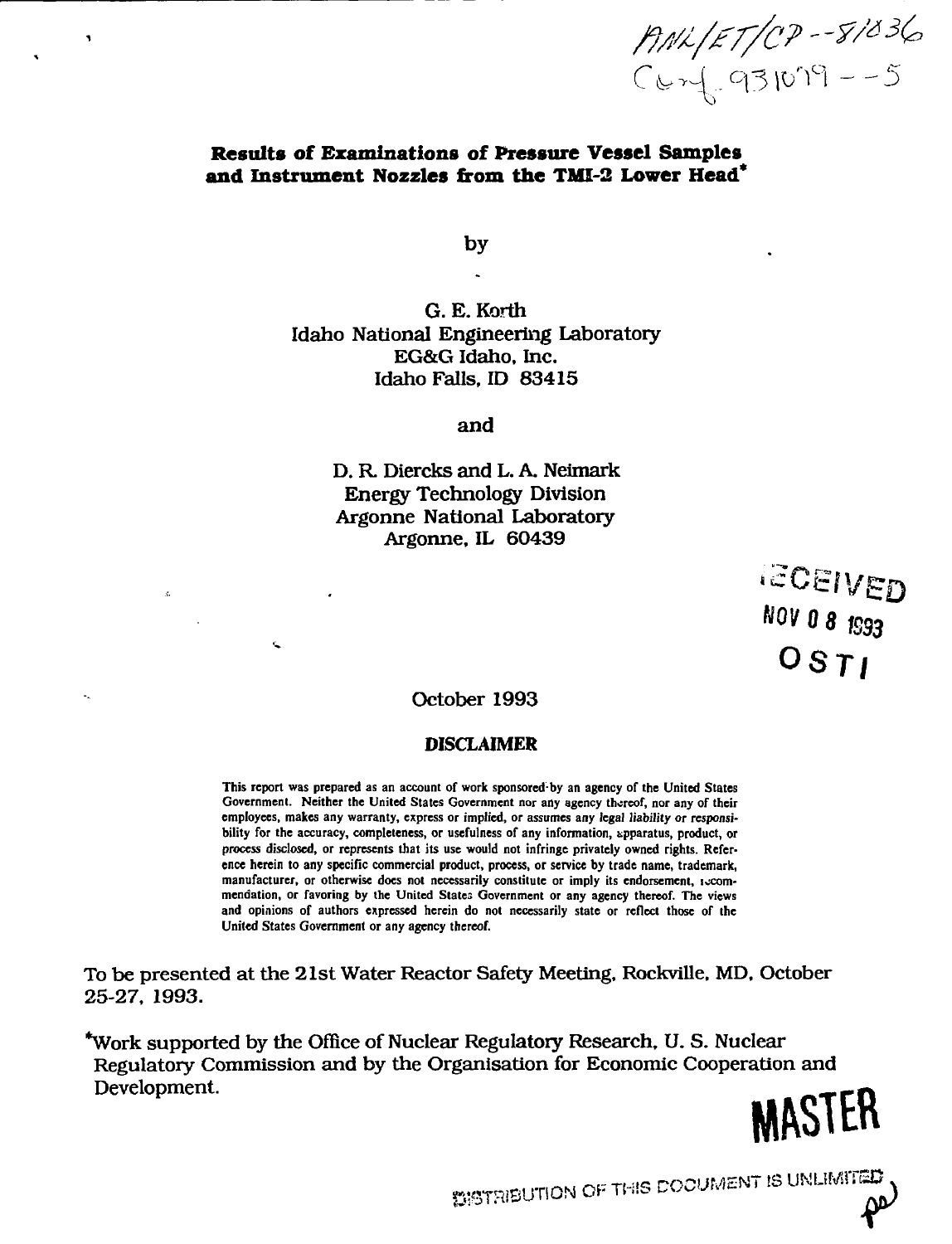## **Results of Examinations of Pressure Vessel Samples and Instrument Tube Nozzles from the TMI-2 Lower Head**

G. E. Korth Idaho National Engineering Laboratory

D. R. Dlercks and L. A. Neimark Argonne National Laboratory

#### **Abstract**

Fifteen prism-shaped steel samples were removed from the lower head of the damaged TMI-2 reactor pressure vessel to assess the effects of approximately 19 metric tons of molten core debris that had relocated there during the 1979 loss-of-coolant accident. Metallographic examinations of the samples revealed that Inside surface temperatures of 800 to 1100'C were attained during the accident in an elliptical shaped "hot spot"  $\approx$ 1 x 0.7 m. Tensile, creep, and Charpy V-notch specimens were also cut from the samples to assess the mechanical properties of the lower head material at temperatures up to the peak accident temperature. These properties were used In a margin to failure analysis of the lower head. Examinations of instrument nozzles removed from the lower head region assisted in defining the relocation scenario of the molten core debris and showed that the lower head was largely protected from catastrophic failure by a solidified layer around the molten core debris that acted as a partial thermal insulator.

 $\mathbf{A}$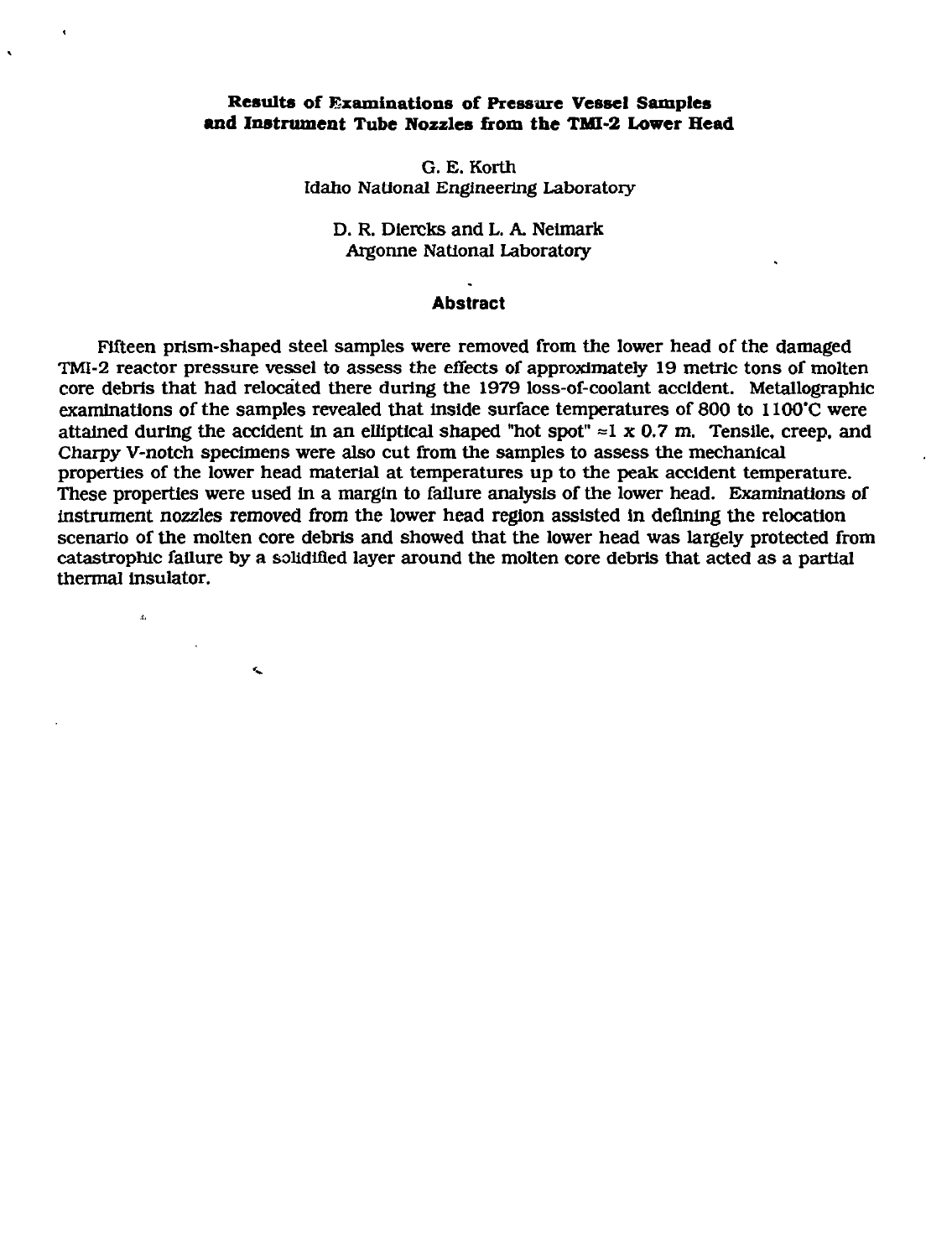## **Introduction**

The TMI-2 Vessel Investigation Project (VIP) is an international program conducted jointly by the U.S. Nuclear Regulatory Commission (NRC) and the Organisation for Economic Co-operation and Development/Nuclear Energy Agency (OECD/NEA). The objectives of the program are to (1) determine a scenario for the Three Mile Island Unit 2 Nuclear Reactor loss-of-coolant accident in March 1979 and deduce the thermal history of the steel in the lower vessel head during the accident, (2) determine the mechanical properties of the lower head steel under the accident conditions, and (3) assess the integrity of the TMI-2 lower head under the accident conditions. Participants in Ihe project include the U.S.. Japan, Belgium, the Federal Republic of Germany (FRG), Finland, France, Italy, Spain. Sweden, Switzerland, and the United Kingdom  $(U.K.).$ <sup>1-12</sup>

The relocation of  $\approx$ 19,000 kg of molten core debris onto the lower head of the reactor pressure vessel during the accident caused a considerable threat to the integrity of the pressure vessel. The lower head is comprised of 136-mm-thick A533B pressure-vessel steel with a 5-mm Type 308L stainless steel clad, and this quantity of molten debris had the potential of melting the lower head or causing it to fall by short-term creep under the tensile loadings present during the accident. The fact that the lower head did not fail indicates that significant melting did not occur and that time at temperature was not sufficient to produce creep failure under the loadings present. The purpose of the present Investigation was to assess the extent of damage present in the lower head region, determine the maximum temperature of that material during the accident, and measure the mechanical properties of that material under the accident conditions.

Fifteen prism-shaped samples, each  $\approx$ 152-178 mm (6-7 in.) long, 64-89 mm (2.5-3.5 in.) wide, and 64-76 mm (2-1/2-3 in.) deep, were recovered from the TMI-2 lower head during the first phase of the program (Fig. 1). The samples were cut from the Inner surface of the lower head and typically extend through approximately half the lower head thickness. These 15 samples were subjected to detailed initial examinations and were then sectioned Into metallographic and mechanical test specimens for further characterization (Fig. 2). The results of the Initial sample examinations, metallographic studies, and mechanical tests are reported here.

In addition, 14 instrument nozzles and two guide tubes were removed from the lower head, and examinations of these components provided additional information on the core debris relocation scenario and the maximum temperatures attained during the accident. The results of these examinations are also reported here.

## **Initial Examination of Lower Head Samples**

The 15 samples were received at Argonne National Laboratory (ANL) for visual examination, photography, dimensional measurement, and decontamination, to allow the subsequent machining operations to be relatively free of contamination.

The cladding surface of most samples was covered with a loose debris. Later analyses of scrapings of these surfaces Indicated the material was principally an Fe-oxide with particulates of various core materials. A number of samples contained depressions of various shapes in the cladding, some of which appeared to be surrounded by locally melted cladding.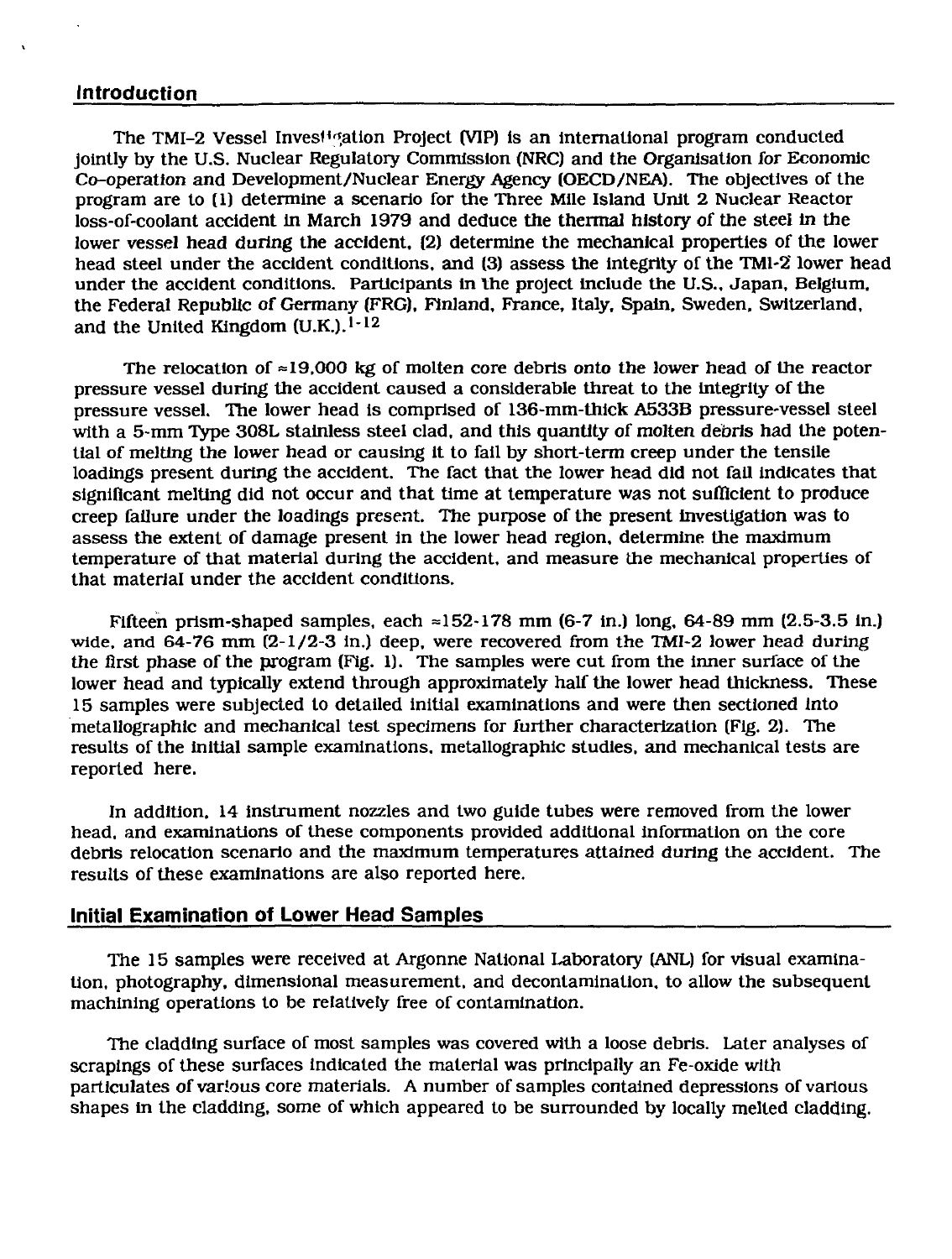

*Fig. 1. Grid map of TM core showing locations of lower head samples and nozzles.*

Apparently these depressions were the result of false starts in the metal disintegration machining (MDM) method for removing the samples from the vessel. Also, the cladding at the end of the H-8 sample appeared to have separated from the vessel substrate. This was later attributed to the need to use mechanical force to pry this sample from the vessel.

The cladding on Sample E-6 was known to be cracked before its arrival at ANL. Cladding cracks were also seen at location G-6 in the lower head, but no sample was removed at this location. The visual inspection at ANL found the G-8 sample also be cracked, in a manner similar to that of E-6. Photographs of the cracks in E-6 and G-8 are shown in Fig. 3. These two samples were subsequently sectioned for metallographic and SEM-EDX analyses. Because of its cracks and the desire not to disturb the material within the cracks, sample G-8 was not chemically decontaminated as were the other samples. Its examination was done remotely In a hot-cell because of its high activity, whereas the other samples could be handled outside of a hot-cell after decontamination.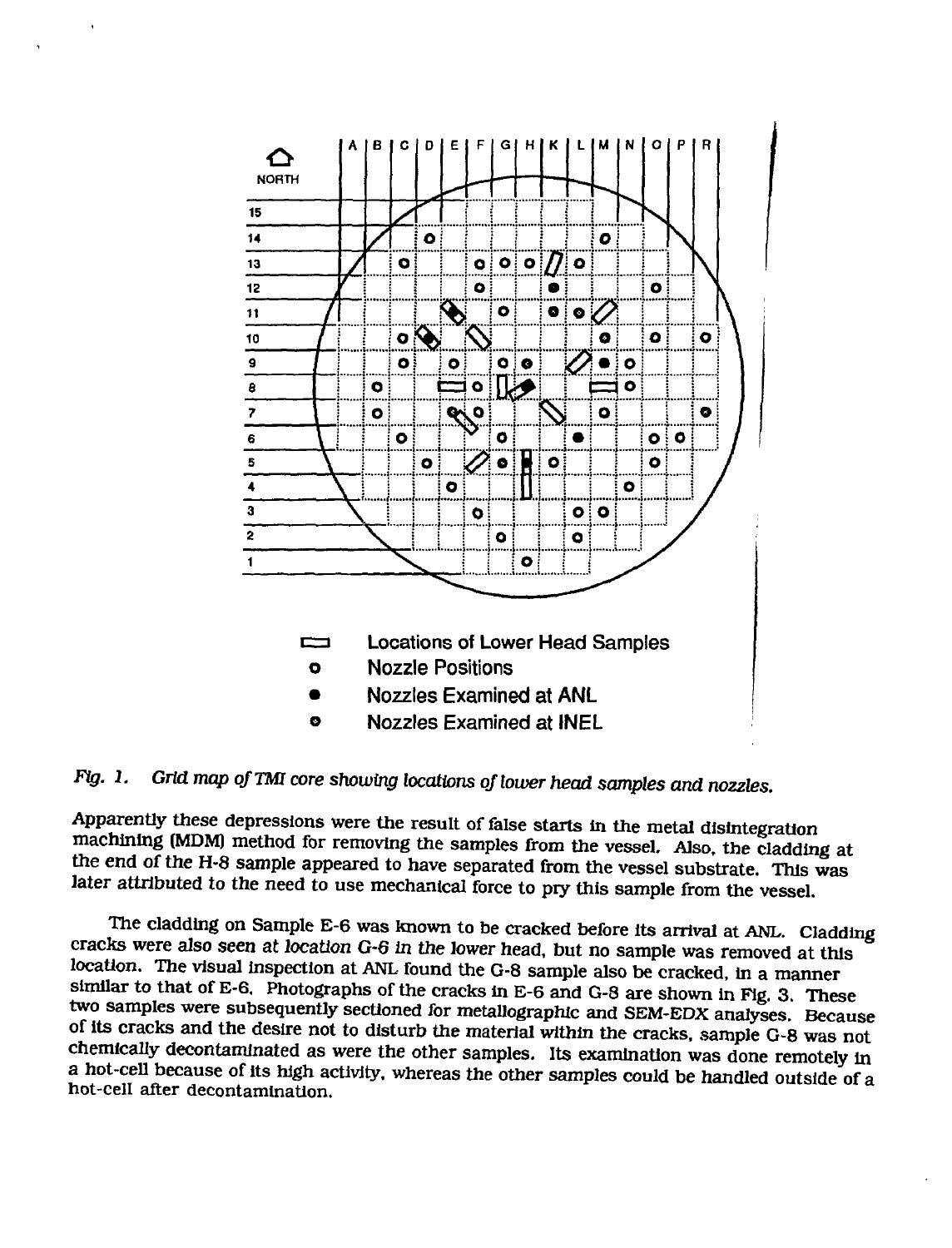

*Fig. 2. Schematic of the source of the TMl-2 metallographic and mechanical property samples.*

Sample decontamination was accomplished in a static bath of 50% solution of HCl in water for periods ranging from 50 min. to 5 hrs. For three samples it was necessary to use an additional 2-3 min. dip in concentrated nitric acid in order to get the samples down to acceptable activity levels. After these decontamination steps, it was possible to see the features of the original cladding weld passes on a number of samples. It was noted at that time that the cladding surface of sample F-10 contained micro-cracking at the grain boundaries in some of the weld passes. Because these micro-cracks have different morphology than the larger cracks in E-6 and G-8, they may or may not have resulted from the accident. The F-10 area, however, is on the edge of the hot-spot location found in the vessel.

## **Detailed Metallographic Studies**

Following the initial examinations, metallographic specimens were cut from the lower head samples, decontaminated, and sent to the Idaho National Engineering Laboratory (INEL). These specimens were subjected to detailed characterization by optical metallography and hardness measurements to determine the maximum temperature attained at various lower head locations during the accident Supplemental examinations were also conducted by ANL and participating OECD partner laboratories.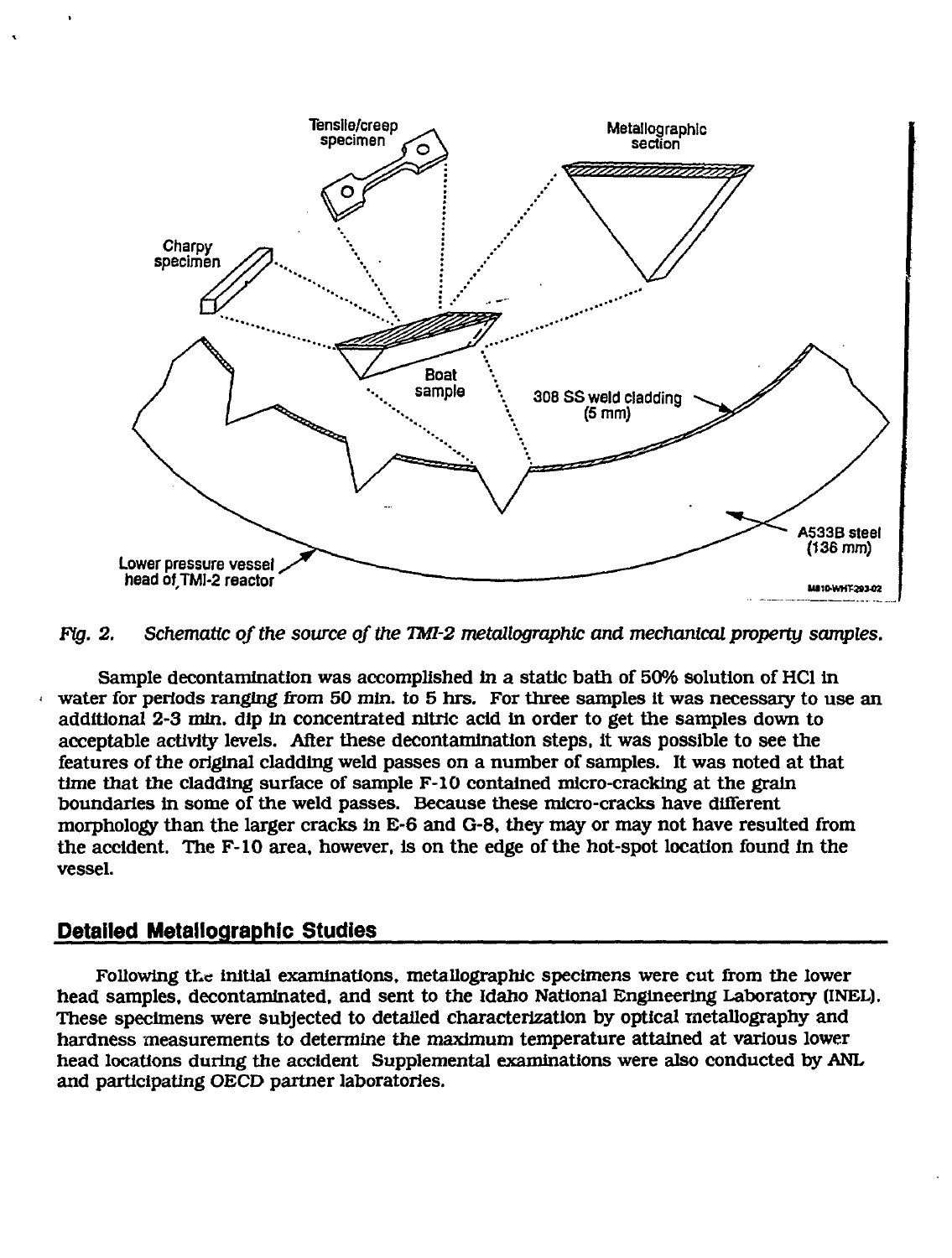



Sample E-6 Sample G-8

*Fig. 3. Top views of Samples E-6 and G-8 showing cracking in the vessel cladding.*

**Background Information.** The TMI-2 pressure-vessel lower head was fabricated from A533, Grade B low-alloy ferrltic steel and clad for corrosion protection with Type 308L austenitic stainless steel using a multiple-wire submerged arc welding process. The fabrication history of the vessel is summarized as follows: 137 mm (minimum) plate formed to shape by hot pressing, austenitized at 871-899°C for 5.5 h, brine quenched and tempered at  $649^{\circ}$ C for 5.5 h. clad on the inside with 4.8 mm (minimum) ER308L stainless steel, and then stress relieved at 607'C for 50 h.

Since the amount of material extracted from the TMI-2 vessel was limited, archive A533B steel was also obtained from the abandoned Midland reactor, which had never been put into service. The Midland reactor pressure vessel was of the same vintage as the TMI-2 vessel, was built by the same contractor, and had a very similar fabrication history. The Midland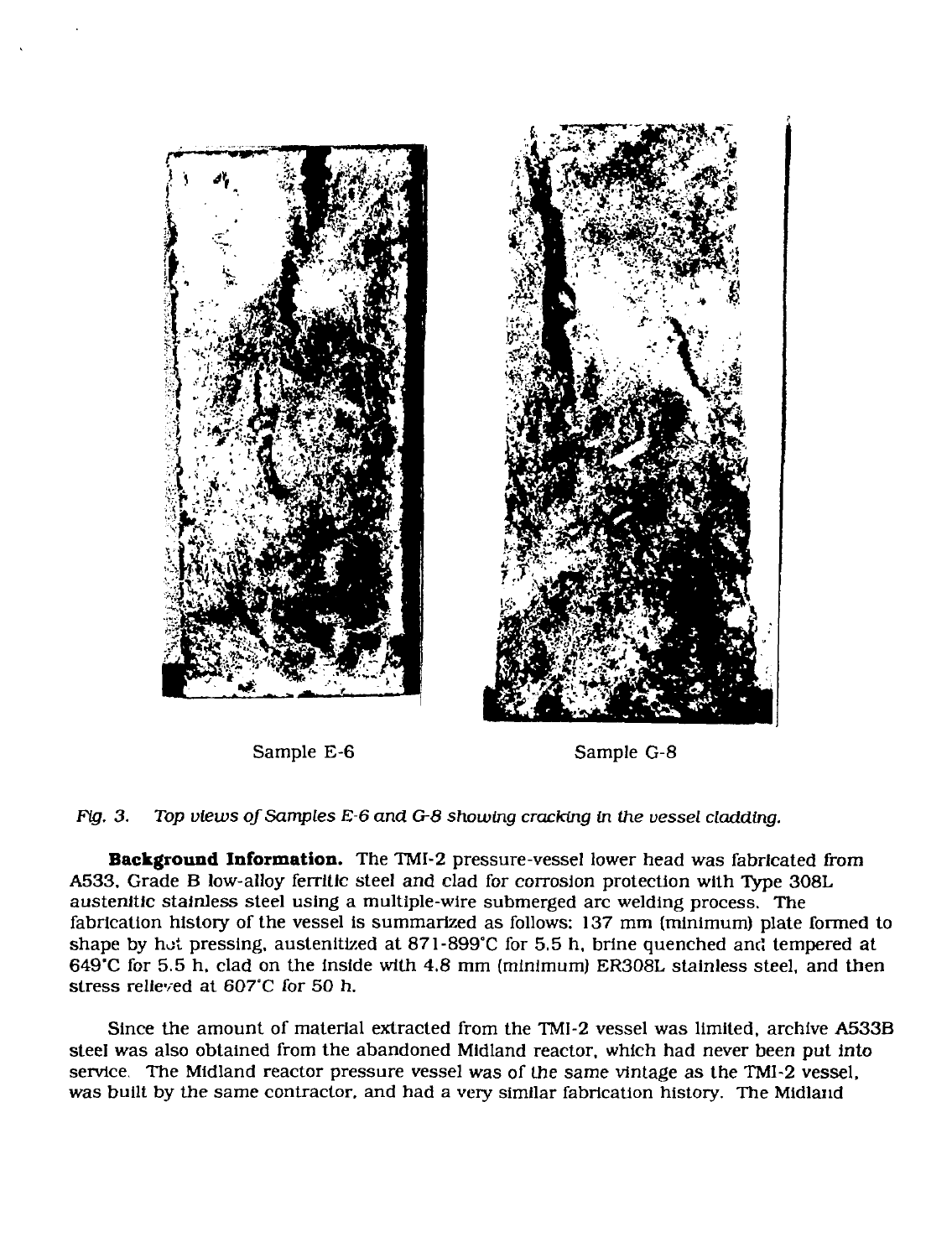material was plentiful and provided a valuable resource for studying properties and accidentsimulated thermal response of lower head material.

ŧ

The weld cladding overlay and the fabrication history as described above left their "thermal signature" on the lower head. This as-fabricated condition was further thermally altered in some cases by the molten core debris that relocated during the accident. The typical as-fabricated condition (mlcrostructure and hardness) as found In the TMI-2 and Midland lower head material Is illustrated in Fig. 4. A heat-affected zone (HAZ) of 7 to 12 mm is observed in the A533B steel directly adjacent to the stainless steel weld clad. The first 2 to 3 mm of the HAZ Is made up of enlarged, partially decarburized grains, and the remainder of this HAZ band is comprised of refined grains that reached temperatures above the ferriteaustenite transformation temperature of 727'C from the welding operation and were then quenched due to the massive heat sink provided by the remaining material thickness. Beyond the HAZ band, tempered bainite is observed uniformly throughout the remaining thickness. Any further thermal exposure equal to or greater than 727'C altered this as-fabricated structure and created a new thermal signature, which was used to determine the thermal history caused by the accident.

Three different methods of examination were used by the participating laboratories to assess the thermal history of the samples: (a) hardness profiles, fb) microstructure, and (3) thermally induced metallurgical modifications of the weld clad Interface. The interfacial modifications were mainly a result of carbon diffusion from the  $A533B$  steel ( $\approx 0.25\%$  C) into the 308L stainless steel clad (0.035% C max.). Typical hardness profiles were taken of the samples from the weld cladding to the bottom tip of the triangular piece. The microstructure was examined using standard optical metallographic practices. Electron microscopy (both scanning and transmission) were used by some laboratories in their examinations.

**Hardness Measurements.** The hardness profiles of most of the TMI-2 samples had the typical characteristic profile of as-fabricated material as shown in Fig. 4, but the hardness profiles from Samples E-6, E-8, F-10, and G-8 were markedly different than all other samples, as shown in Fig. 5. The characteristic hardness profile through the HAZ band had risen sharply in these four samples to much higher levels and was then sustained throughout the full sample depth. Heat-affected bands from the weld cladding were not evident in these four samples, but were completely eliminated by the thermal effects of the accident.

Two other samples (H-8 and F-5) also showed anomalies in the hardness profiles. Hardness measurements of H-8 in a longitudinal direction (parallel to the Inside surface of the lower head) on several strips remaining after the tensile specimens were cut showed a hardness increase as the end closest to G-8 was approached. This observation indicates that the ferrite-austenite transformation temperature was reached on the end of H-8 nearest to G-8. The hardness profile of F-5, as measured by some of the participating laboratories, showed some deviation from the typical weld cladding HAZ effects, which Indicates that temperatures in the vicinity of this sample slightly exceeded the 727'C threshold.

The final hardness of the TMI-2 samples is not only a strong indicator that the A533B steel transformation temperature of 727°C was exceeded during the accident, but also allows some bounds on the cooling rate back through the phase change. To achieve the same hardness values on standards as observed in Samples E-6, E-8, F-10, and G-8, the cooling rate had to be in the range of 10 to 100"C/min. Studies with the Midland material showed that if the cooling rate had been in the vicinity of  $l^{\circ}$ C/min or less, then the final hardness would have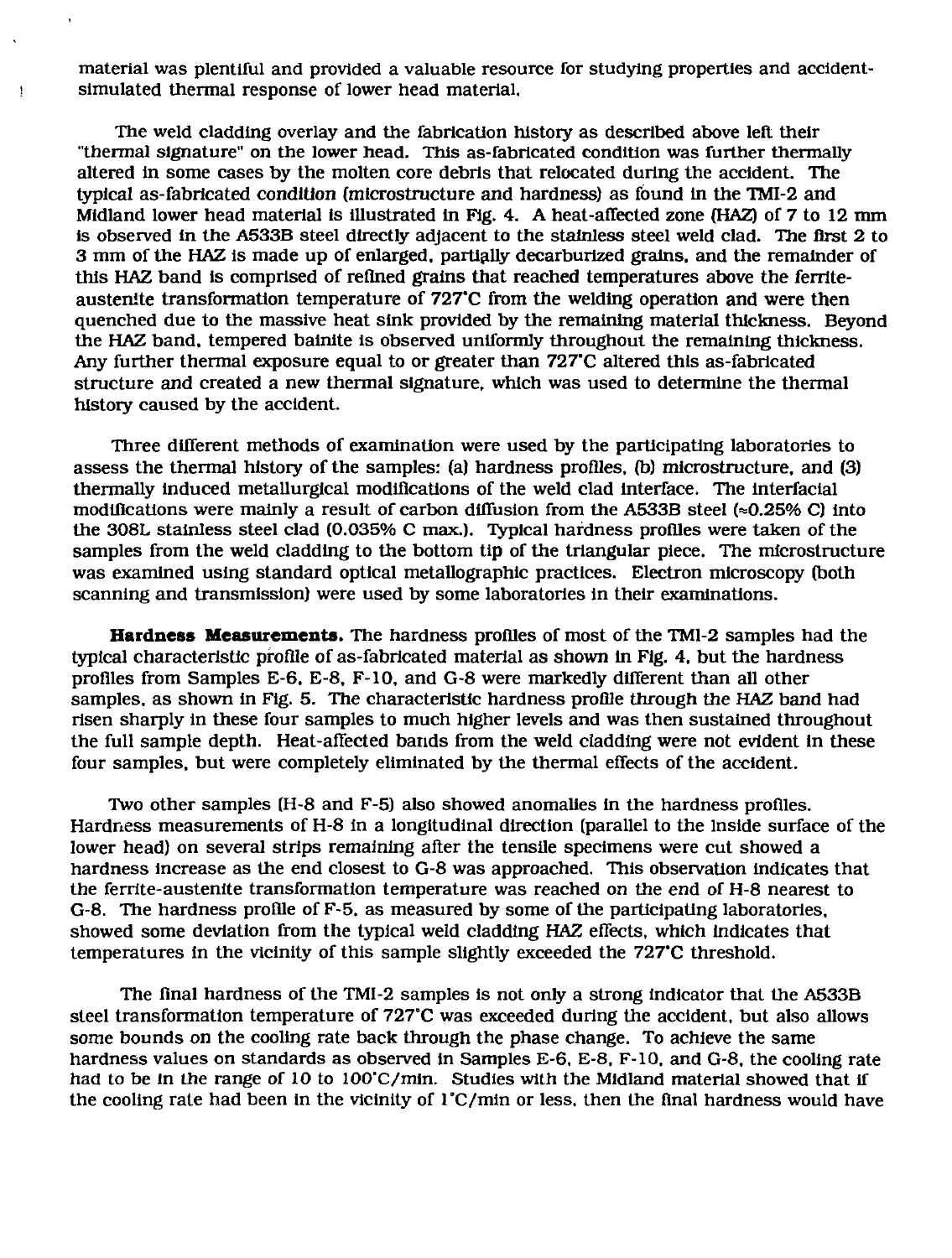

*Fig. 4. Typical as-fabricated microstructwe and hardness of TMI-2 lower head material (from Sample H-5).*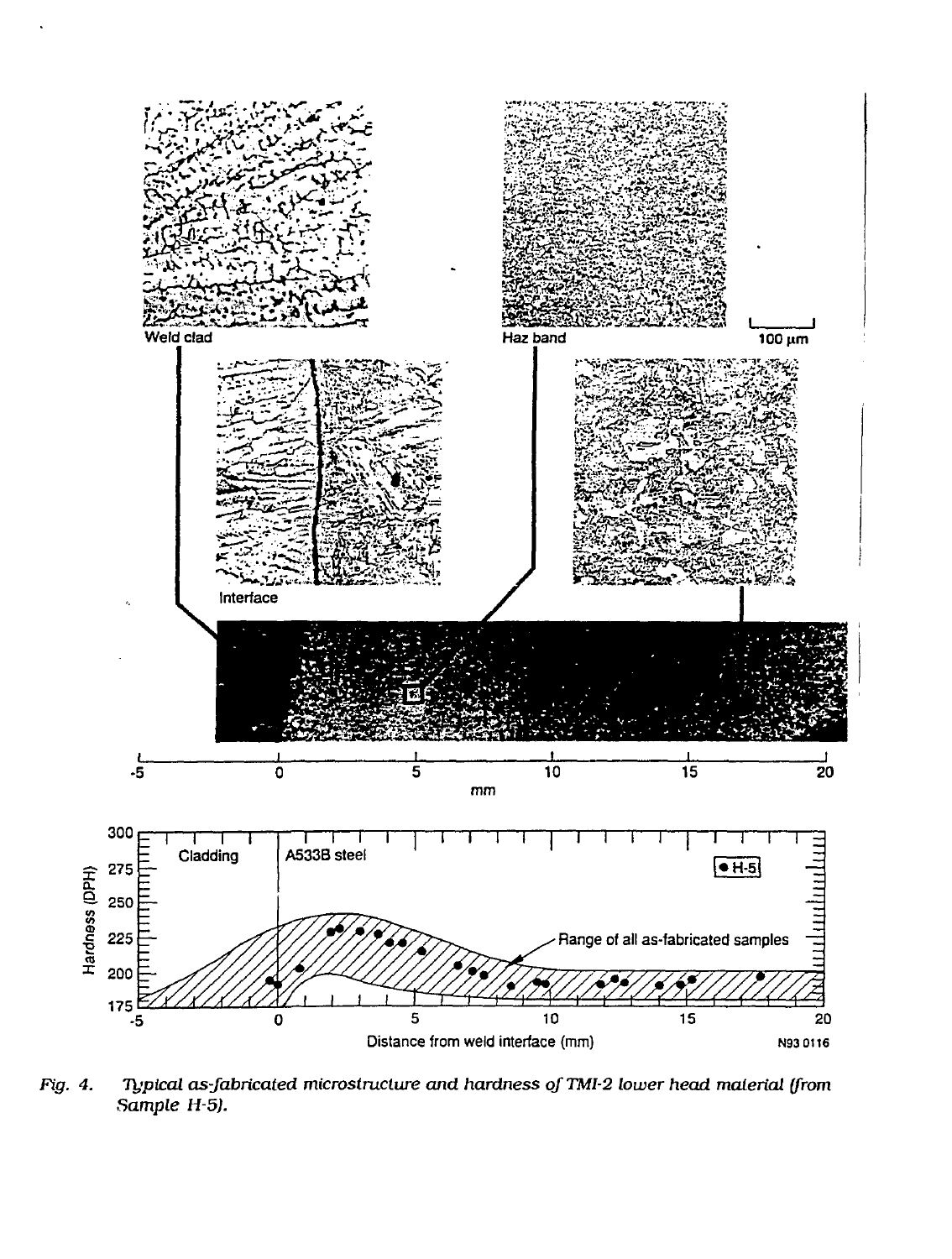

*Fig. 5. Hardness profiles of Samples F-10, G-8, E-8 and E-6 compared to the as-fabricated samples.*

been approximately the same as that of the as-fabricated parent metal. If that had been the case, hardness measurements would not have been very helpful in determining the thermal history due to the accident—they would only reveal that the hardness peak from the HAZ band from the weld cladding was eliminated. However, the final hardness values for E-8, F-10, G-8, and E-6 are consistent with cooling rates  $\geq 10^{\circ}$ C/min and any peak temperature above 800 $^{\circ}$ C. Therefore, hardness values of the TMI-2 samples are indicative of two things: (a) whether or not the material had exceeded the transformation temperature, and tb) if it had, some bounds on the cooling rate. Hardness values are not very conclusive as to the peak temperatures that may have been reached even though some trends were observed by ANL and France. From just the hardness measurements, it was concluded that F-5 and one end of H-8 slightly exceeded 727"C and E-6. E-8. F-10, and G-8 exceeded 830"C. Examination of the microstructure was used to assess peak temperatures after the initial screening was performed with hardness measurements.

**Midland Archive Standards.** Standards with known thermal histories were prepared from Midland archive material and later from actual as-fabricated TMI-2 material. These accident-simulated standards provided a means for comparing a similar material with a known thermal history to TMI-2 material with an unknown thermal history. Initially, standards were prepared to determine the effect of cooling rate through the austenite-ferrite transition temperature range, which affects the hardness. Then, several laboratories prepared standards from Midland archive material with maximum temperatures that ranged from 700 to 1300°C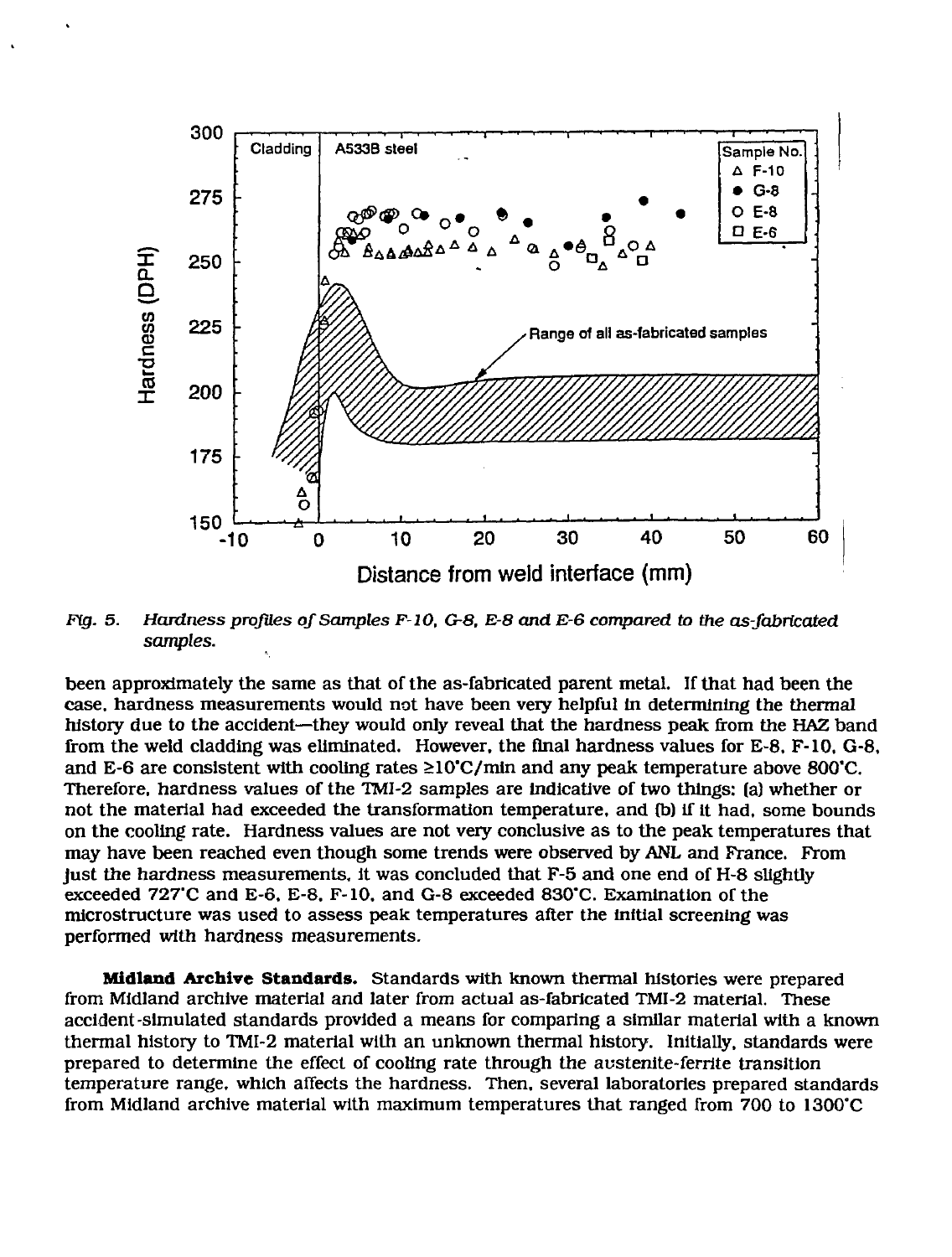and with dwell times at peak temperatures of one minute to two hours. The heatup rate was controlled at  $40^{\circ}$ C/min, and the cooling rate following the dwell period was 1 to  $100^{\circ}$ C/min. Finally, as unknown thermal histories were narrowed down, an additional set of standards was prepared from some actual TMI-2 lower head material determined to be In the as-fabricated condition. These small sections of TMI-2 material were heat-treated at 950. 1000, 1050, and 1100'C for dwell times of 10. 30. and 100 minutes and provided the final basis for comparison to determine the thermal history of the lower head due to the accident.

 $\bar{\lambda}$ 

As the standards were prepared and examined, various metallurgical observations revealed a step-wise process that could be used In determining the thermal histories of the TMI-2 samples. A diagram (shown In Fig. 6) was constructed, which illustrates the metallurgical changes with time and temperature of the Midland and TMI-2 lower head A533B steel with a 308L stainless weld clad. Since the vessel was stress relieved at 607'C after the weld cladding, no thermal effects from the accident could be detected at or below this temperature and. therefore, the diagram shows only metallurgical observations for temperatures above this point. The lowest temperature indicator, above the stress relief temperature, was the ferrite-austenite transformation, which starts at *727'C* and is complete by  $\approx 830^{\circ}$ C. Variations in the typical as-fabricated hardness profile will be evident when this threshold Is exceeded. The next indicator is the dissolution or dissipation of a dark feathery band at the Interface: this occurs between 800 and 925"C, depending on the time. The next indicator of increasing temperature is the appearance of small equiaxed grains, which formed In the A533B steel adjacent to the Interface at temperatures between 850 and 900"C and disappeared between 1025 and 1100'C as they were consumed by grain growth in the low alloy steel. The equiaxed grains, which are not typical for a low alloy steel, appear to be devoid of cementlte. probably due to a loss of carbon into the stainless steel. Grain growth In the A533B steel becomes significant above approximately 950 to 1075"C, depending on the time Involved. The highest temperature indicator shown on the diagram is the change in morphology of the 8-ferrite islands in the stainless steel cladding. In the approximate range of 975 to 1000'C at 100 minutes or 1100 to 1125"C at 10 minutes, the S-ferrite Islands begin to lose their slender branch-like morphology and become spherical in shape. This spheroidizing of the  $\delta$ -ferrite islands is believed to be associated with the dissolution of  $M_{23}C_6$ carbides, which decorate the ferrite-austenite boundaries and stabilize their shape. When the carbides dissolve, the S-ferrite becomes more spherical to minimize surface energy. There was also evidence that some of the 5-ferrite was consumed into the austenitic matrix after exposures above 1000'C since there was a net loss of 5-ferrite after cooling. Researchers in the Federal Republic of Germany<sup>7</sup> and Spain<sup>9</sup> observed that 8-ferrite In the cladding of nonaffected samples was 4-5%, but only 1.4% in E-8.

**Microstructure of TMI-2 Samples.** To further assess the thermal history of the four samples clearly showing thermal effects above the ferrite-austenite transformation temperature, microstructural indicators illustrated in Fig. 6 were employed. Examinations of the microstructure of E-6, E-8, F-10. and G-8 showed that the dark feathery band had dissipated at the A533B steel/weld cladding interface in all four samples. Austenitic grain growth was evident in all four samples, with E-6 and E-8 showing the most pronounced effect. F-10 revealed that a small remnant of the cementite-devoid equiaxed small ferrite grains were still present, but none was evident in the other three. Spheroidization of the 8-ferrite islands in the weld cladding was not readily detected in F-10, was partially observed in G-8, and was fairly significant in E-6 and E-8. By applying the above microstructural observations and meticulous comparisons with the standards of known thermal history, the lead laboratory for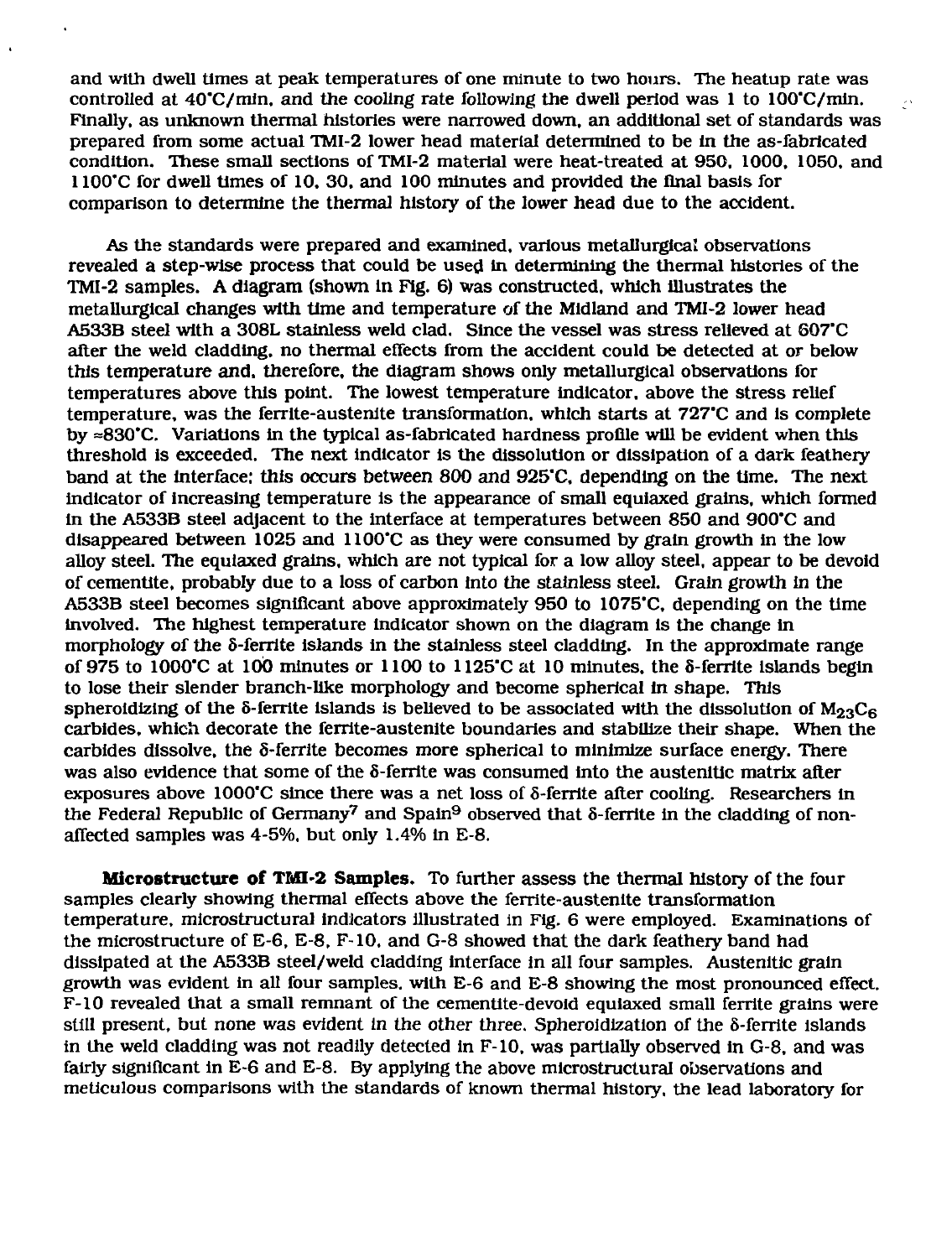

*Fig. 6. Diagram of time-temperature observations oJA533, Gr. B pressure vessel steel clad with Type 308L stainless steel.*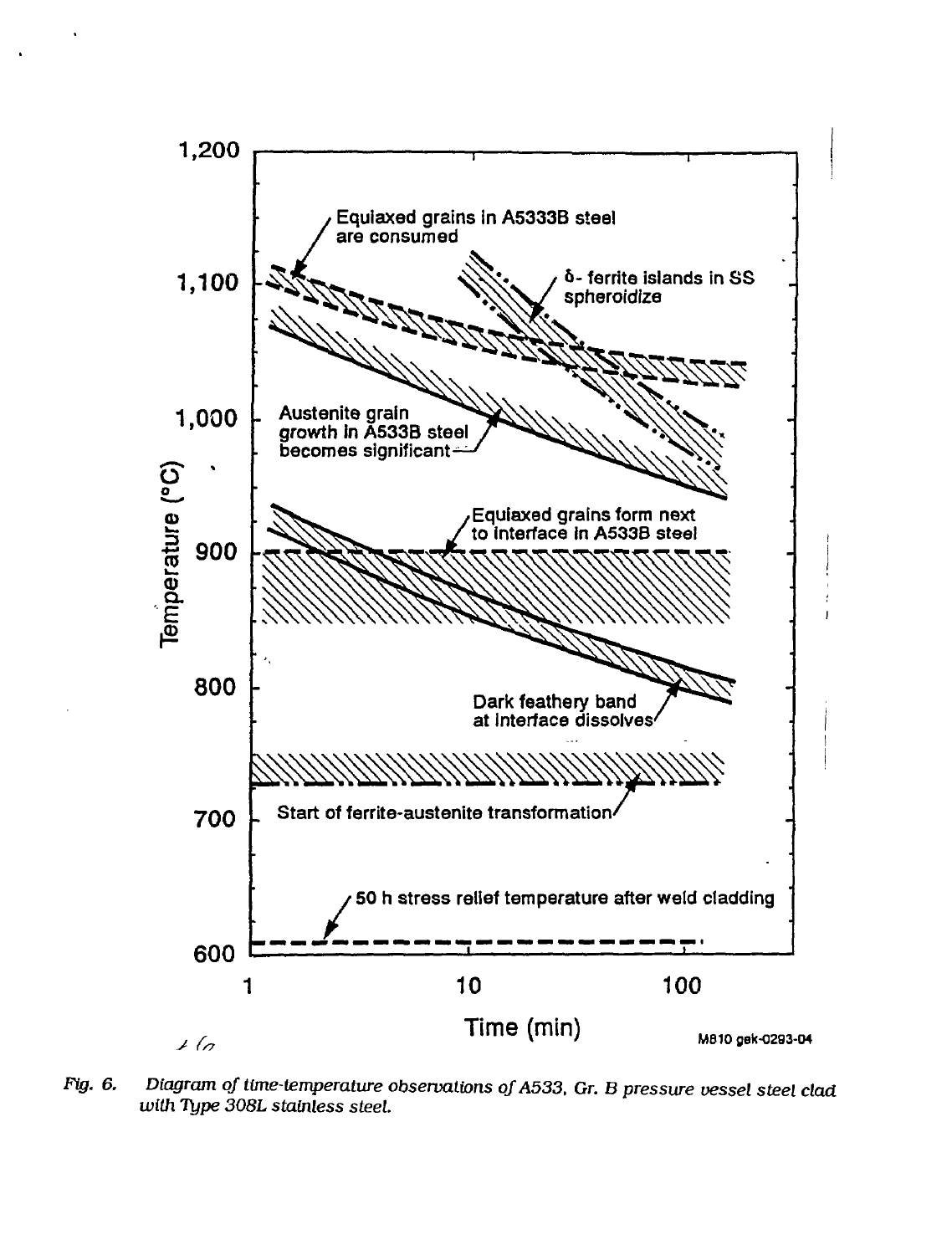

*Fig. 7. Thermal contour map of peak temperature constructed as best estimate based on results of the metallographic examinations of the boat samples.*

metallurgical examinations (INEL) estimated peak temperatures and time at temperature within  $\approx$  2.5 mm of the weld clad/base metal interface as follows:

- E-6 and E-8:  $1075-1100^{\circ}$ C for about 30 minutes<br>• E-10 and G-8:  $1040-1060^{\circ}$ C for about 30 minutes
- F-10andG-8: 1040-1060'C for about 30 minutes.

Examinations at ANL and some of the OECD partner laboratories for different sections of these same boat samples are consistent with the INEL conclusions. United Kingdom researchers showed evidence that M-ll also slightly exceeded the 727'C transformation temperature, but that determination was not confirmed by the other five laboratories examining different sections of the M-ll boat sample. Based on the above observations and conclusions, a thermal contour map of peak temperatures was constructed as shown In Fig. 7. The hardness profile and microstructure of one of the thermally altered samples. E-8, is shown in Fig. 8

The temperature gradient through the thickness of the lower vessel head wall was estimated by two methods. First, since the high level of hardness of the four affected samples persisted to the full depth of the boat samples (50 mm from the Inside surface or 45 mm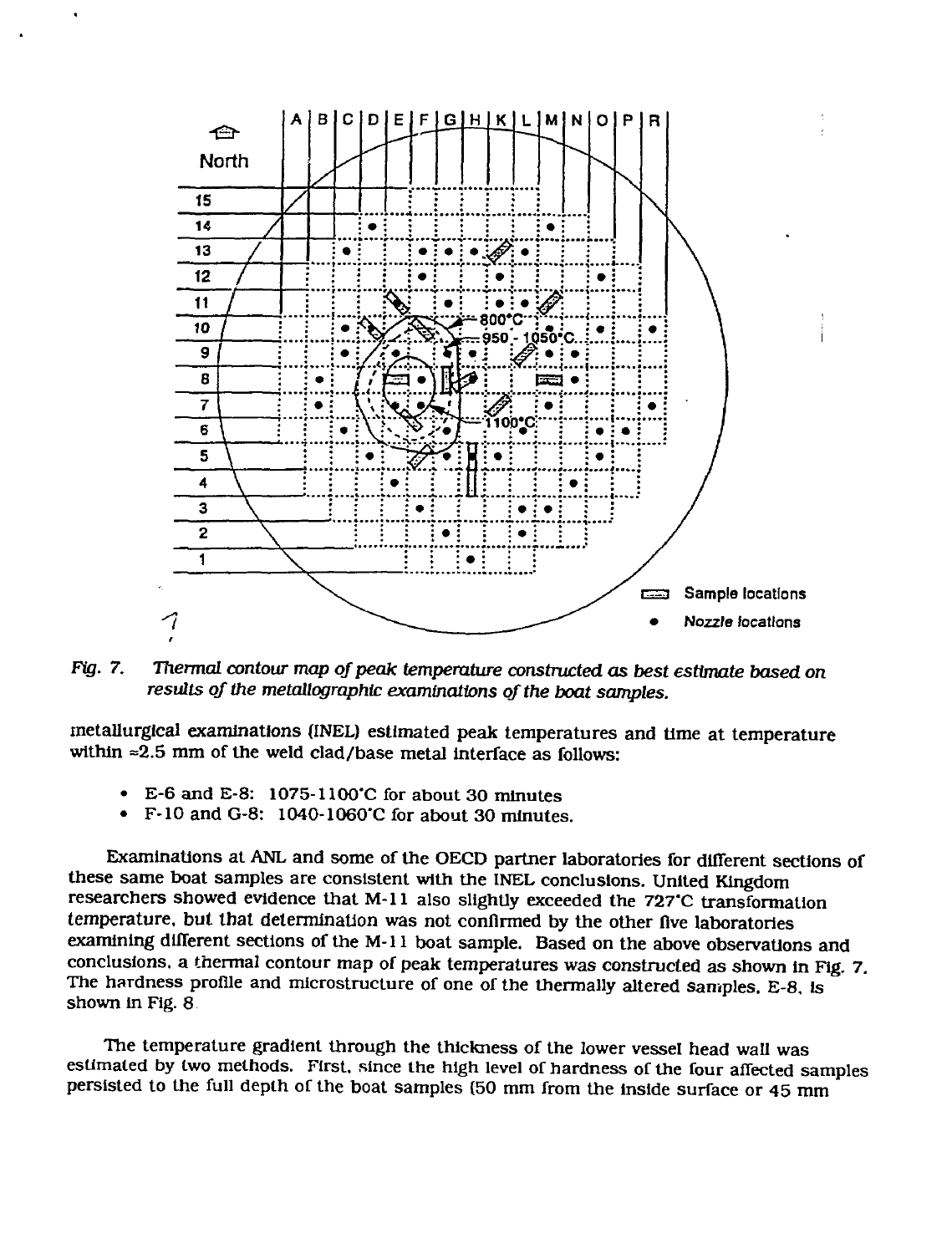

*Fig. 8. Microstructwe and hardness profile of Sample E-8.*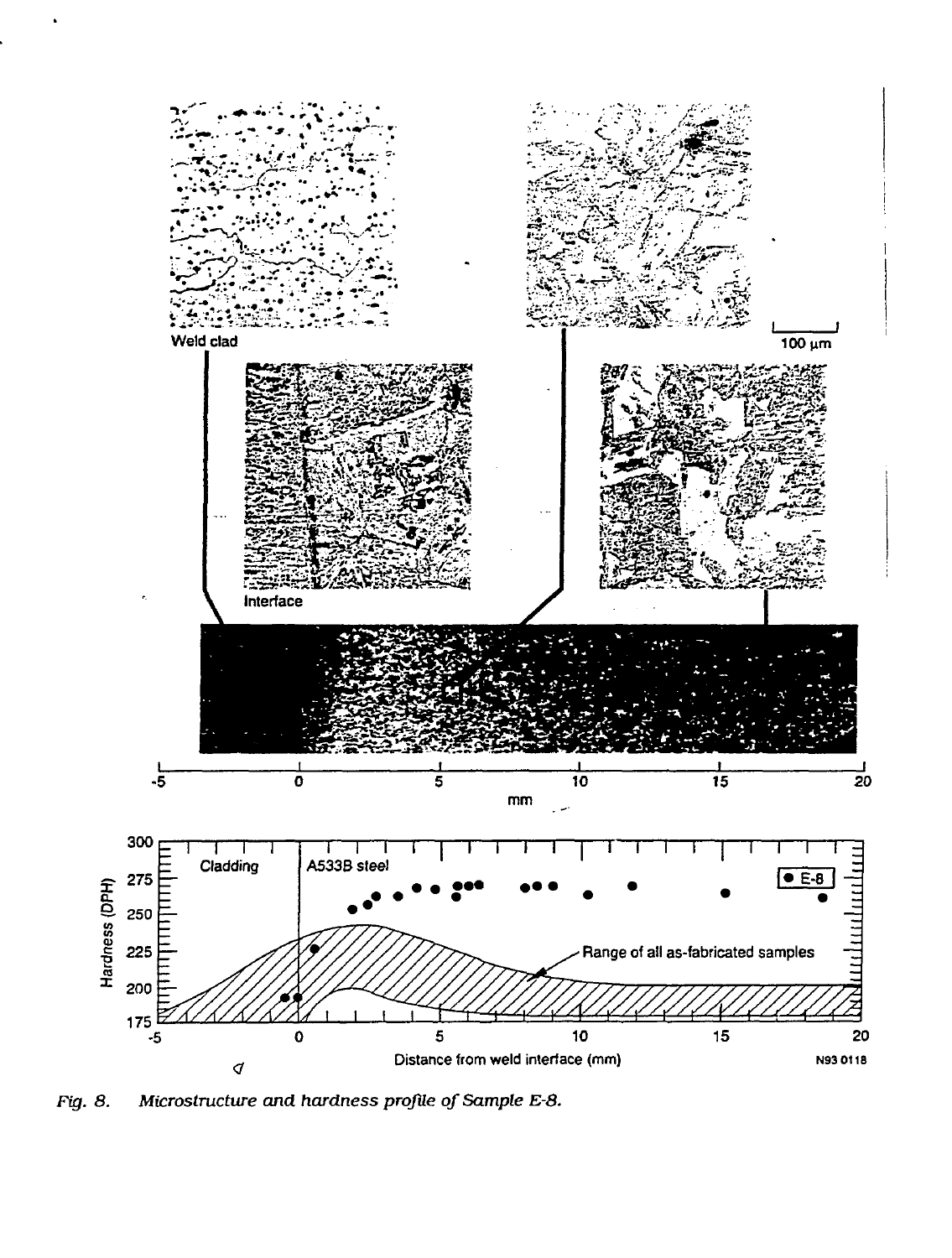

*Fig. 9. Cross section through principal crack in Sample E-6.*

from the weld clad interface; see Fig. 5), it could be concluded that the temperature at that depth was greater than the 727"C transformation temperature. Secondly, based on the assumption from the microstructure comparisons that the thermal excursion on the lower head due to the accident was on the order of 30 minutes, prior austenlte grain size at the bottom-most tip of the heat-affected samples was compared with the prepared standards given the 30-minute heat treatments. The results of this comparison indicated that the temperature 50 nm from the inside surface (45 mm from the stainless steel/low alloy steel interface) was approximately 50-150'C lower than the peak temperatures determined previously for the region near the interface. By combining all the temperature gradient estimates from INEL, ANL, and Finland, and assuming a linear relationship, the gradient appeared to be 2-4'C/mm.

**Examination of Cladding Cracks.** Results of the metallographlc examinations through the cracks in samples E-6 and G-8 indicated that the cracking originated in and was essentially limited to the Type 308L stainless steel cladding used on the vessel. A cross section through the principal crack in E-6 is shown in Fig. 9. Penetration into the A533 vessel steel was only superficial  $(2.3 \text{ mm})$ . This was also the case for the two cracks examined from the G-8 sample, where the maximum penetration was somewhat greater  $(=6 \text{ mm})$ .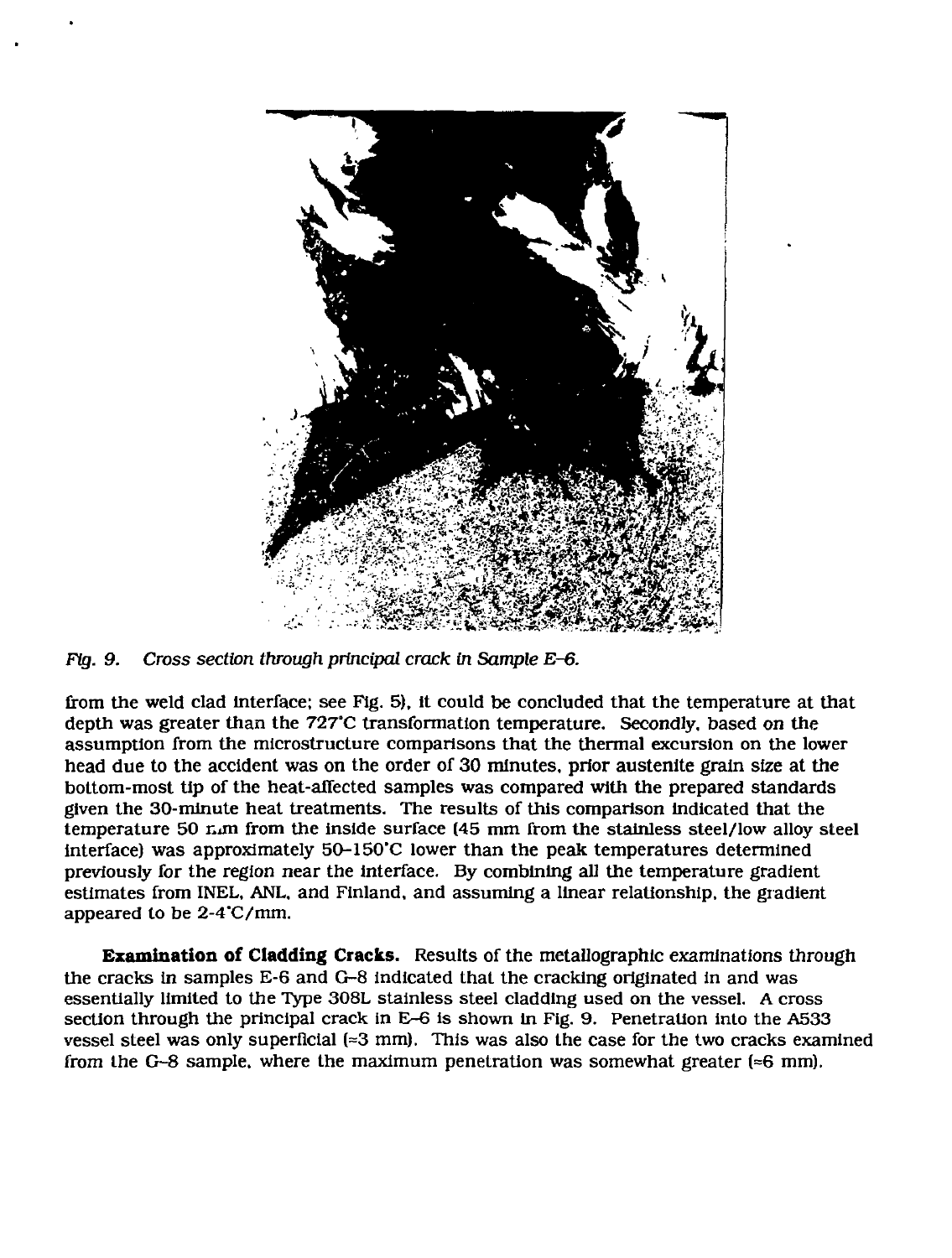The rent nature of the 308L stainless steel within the crack of E-6. which was also typical of the G-8 crack. Is evidence of the elevated-temperature ductility of the Type 308L weldment and the hot tearing along interdendritic boundaries that resulted in the cracks. The hot tearing would have been caused by the thermal stresses when this hot-spot area cooled rapidly at  $\approx 10-100^{\circ}$ C per min.

The SEM examination of the materials found In the E-6 and G-8 cracks revealed evidence of molten material that was present at, or shortly after, formation of the cracks. The principal constituents of this material, which appeared to be layered on the exposed crack surfaces, were Fe, Cr, and Ni, together with Sn, In, Ag, and Cd in combinations as second phases or discrete metallic particles within the general oxidized matrix. The appearance of the material indicated that it was not a surface oxidation product, but had once been molten and was Interacting with the cladding in a solid/liquid reaction. These elements are the essential constituents of the Zircaloy-shrouded, stainless-steel-clad Ag-In-Cd control rods. The extensive gray structure in the root of the crack, however, was principally the Fe oxidation product of A533 vessel steel laced with a solidified Sn-In phase. Fuel particles were found only on top of the oxidized layers or as minor constituents of the layers. The absence of significant quantities of fuel in the cracks Indicates that the massive fuel flow to the lower head was not the source of the solidified material in the cracks.

Inclusions of Ag-Cd were found in numerous intergranular tears on the surface and well into the cladding  $\approx 4$  mm), as shown in Fig. 10. It is quite likely that interdendritic penetration of these materials as liquids contributed to the hot tearing of the cladding. Copper was also found in the cladding, next to the cracks, suggesting another causative agent for the hot tearing.

These observations on the superposition of core materials in the cladding and in cladding cracks suggest that the control-assembly materials were already on the lower head when the massive fuel flow from the core region arrived. Because the control-assembly materials would have reached the lower head as solids, they apparently were remelted by the fuel flow, resulting in intergranular penetration of the cladding by Ag-Cd.

## **Examination of Instrument Tube Nozzles**

**Background Information.** Fourteen instrument-tube-nozzle segments were removed from the lower head of the TMI-2 reactor for detailed examinations as part of the Vessel Integrity Project (VIP). Six of these were examined at Argonne National Laboratory-Illinois (ANL) and eight were to be examined at the Idaho National Engineering Laboratory (INEL). The objectives of the nozzle examinations at ANL were to (1) provide information on the temporal and locatlonal movement of fuel onto and across the lower head: (2) estimate peak temperatures of the nozzles from their metallurgical end-state; and (3) determine the mechanisms, modes, and extent of *nozzle* degradation to evaluate the possible damage to the lower head. Corollary objectives to focus the examinations were to (1) determine the nature and extent (axial and radial) of fuel/debris ingress into a nozzle: (2) determine the nature and degree of chemical and thermal interaction between fuel, debris, and nozzles; (3) determine thermal-related metallurgical changes in the nozzles as a function of axial position to evaluate the axial temperature distribution and attempt to quantify temperatures near the vessel; and (4) determine the position and composition of debris adhering to nozzle surfaces to establish a "debris bed depth." Because of problems with the hot-cell, the examinations at INEL were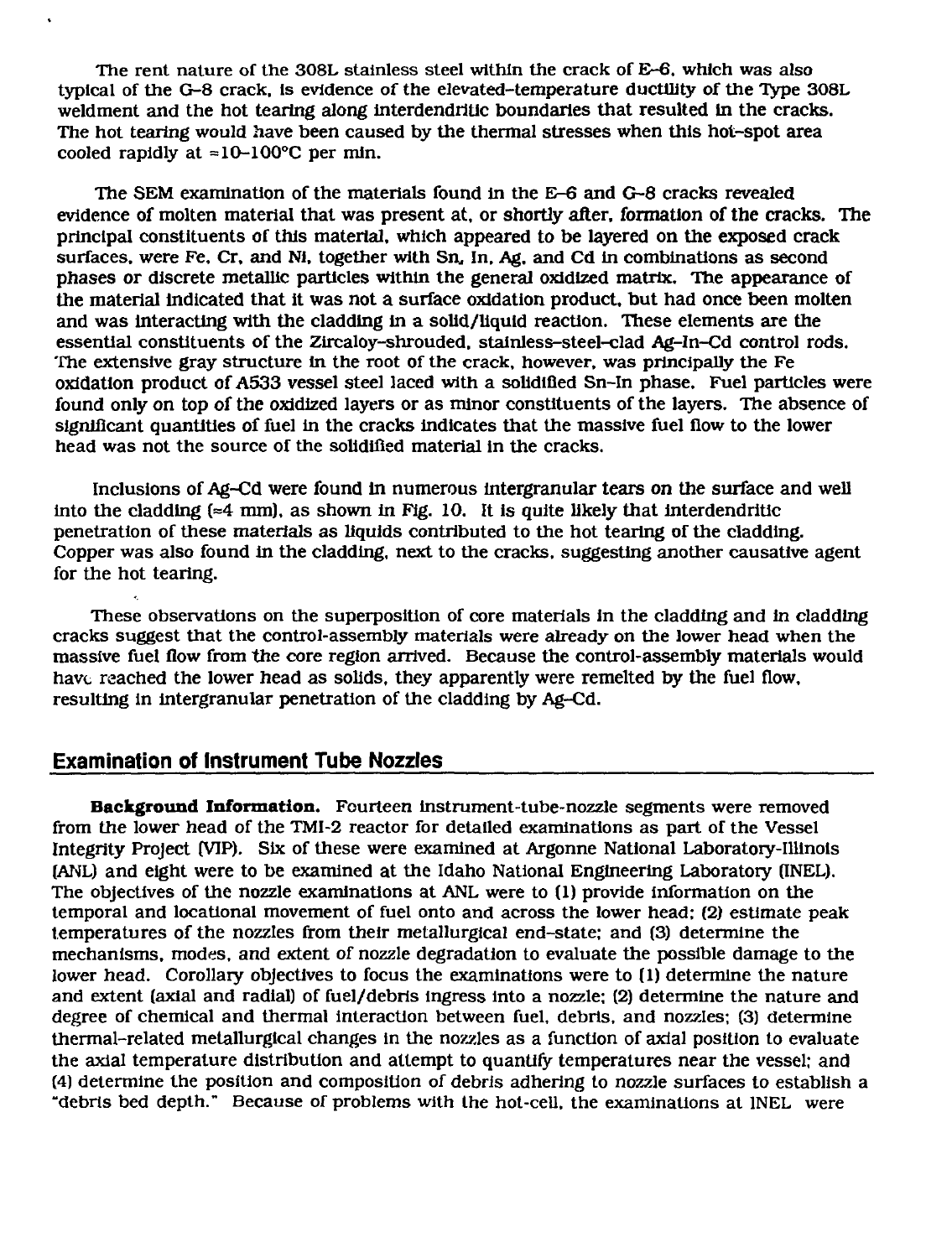

Fig. 10. Inclusions of Ag-Cd in intergranular tears in cladding of Sample G-8.

not as complete as planned. Therefore, the results presented In this paper will be principally from the ANL examinations.

The nozzle segments received at ANL were from locations D-10, E-ll. H-5. H-8. L-6, and M-9 (Fig. 1). These nozzles exhibited the range of damage suffered by all the nozzles, l.e., from melt-off at a low elevation to none, and, based on their core location and degrees of damage, were representative of those at INEL, also.

The detailed results of these nozzle examinations are reported in Ref. 13. Only the most significant findings are summarized in this paper.

**Examination Methods.** The examination methods used at ANL consisted of visual examination and macrophotography, axial gamma scanning for <sup>137</sup>Cs, macroexamination of cui surfaces, metallography, microhardness measurements, and scanning electron microscopy/energy-dlsperslve X-ray (SEM-EDX) analysis.

The nozzle segments were systematically sampled for detailed examination to obtain the desired data. Sectioned areas were based on the following attributes: (1) top and bottom locations, to obtain information on the hottest (sometimes molten) and coldest (nearest the vessel) temperature extremes In a nozzle; (2) fuel/nozzle interaction areas (nozzle degradation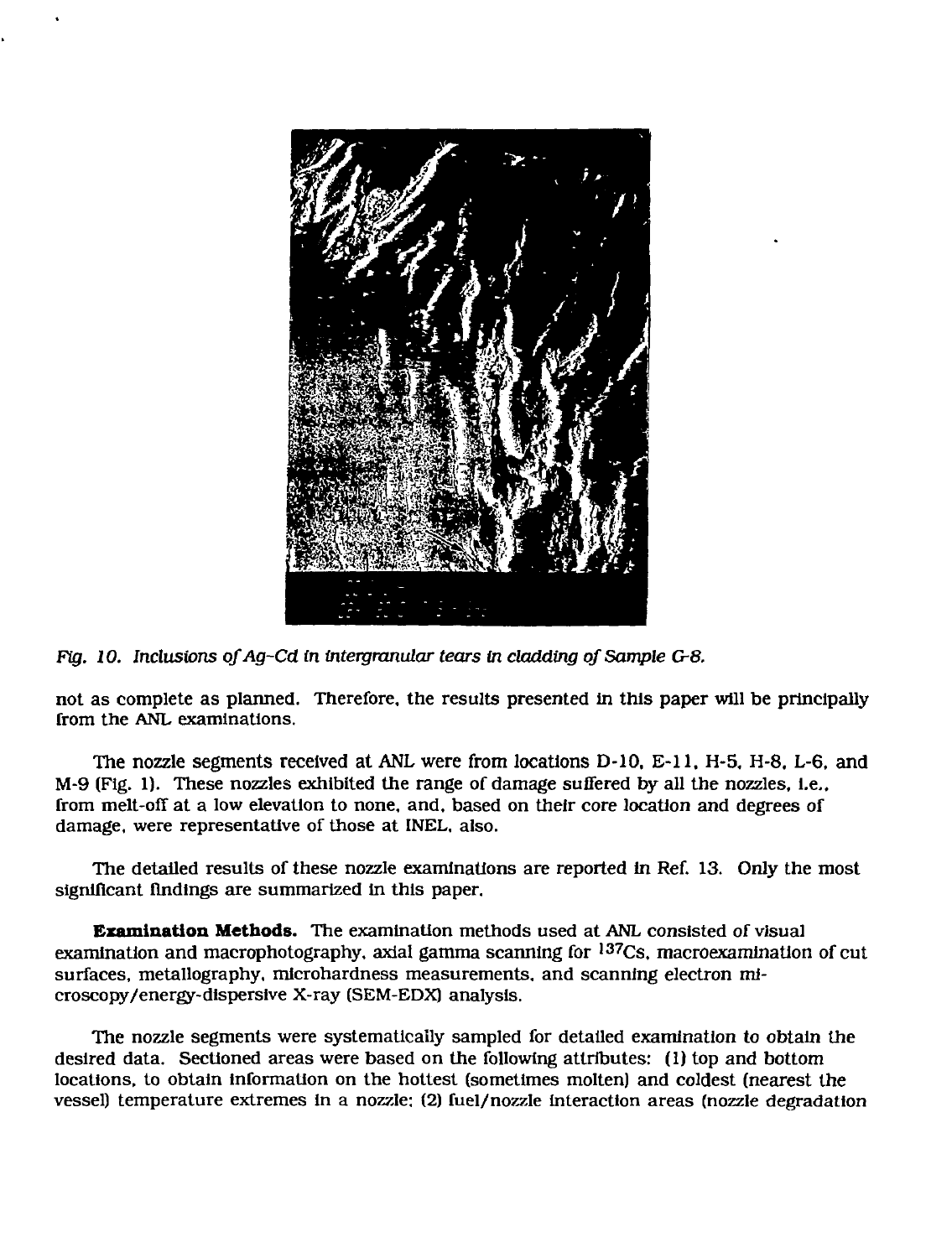

*Fig. ll. Appearance of nozzles as removed from the lower head.*

mechanism); (3) Indications from gamma scans of fuel penetration into the nozzle: (4) obvious locations of debris on a nozzle: and (5) locations of surface cracking (nozzle degradation mechanism).

**Pattern of Nozzle Damage.** Figure 11 shows the as-removed appearance of the six ANL nozzles; Table 1 should be used to obtain a true comparison of the elevations at which nozzle damage occurred because the stub lengths remaining on the vessel were different for each nozzle. The tops of nozzles M-9 and H-5 were clearly melted an appreciable amount. The transition zone between the molten region and the unaffected lower part of the nozzles was relatively narrow on M-9 and more extensive on the shorter H-5. These transition zones were typically covered with a thin scale that was basically an Iron oxide with entrapped shards of various core debris materials (Fig. 12); the lower areas of the nozzles were clean of adherent scale and showed little. If any, effects of being in contact with very hot core debris.

Significant fuel penetration into these molten nozzles was essentially limited to the melted and scaled elevations, i.e.. the hot top of the nozzle. The material found in the top of nozzle M-9 (Fig. 13) was a mixture of solidified fuel and *nozzle* remnants in a matrix of chromium oxide from the Inconel 600 nozzle material; this oxide was different from the Febased oxide scale on the outside of the nozzles. It is believed that the ability of the fuel to penetrate downward Into the nozzle was limited by the Cr oxide in which it was trapped (Cr2O3 melts at 1990°C).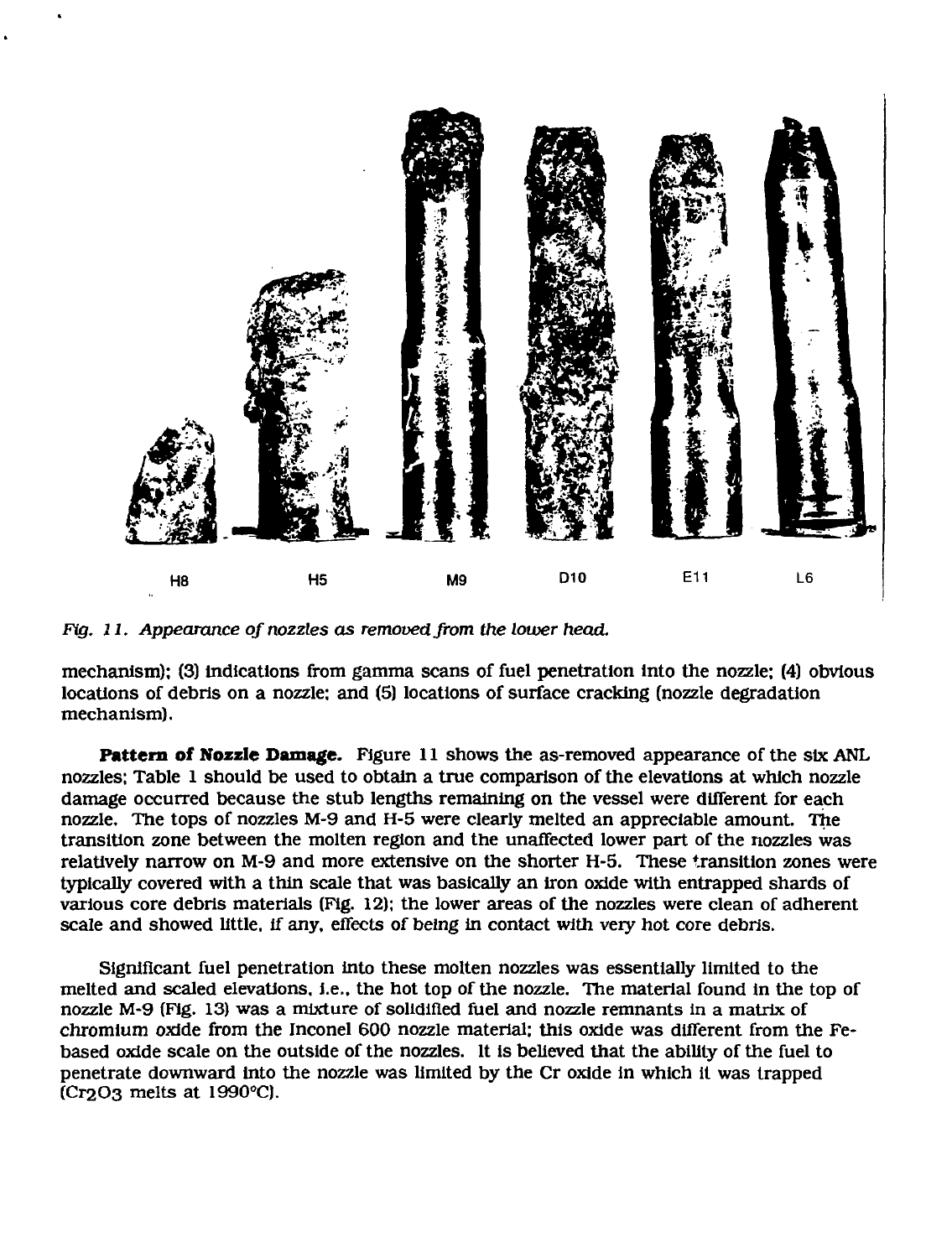| <b>Nozzle</b> | <b>Elevation</b><br>of Nozzle<br><b>Basea</b> | Segment<br>Length | Stub<br>Length   | <b>Elevation</b><br>of Top of<br>Segment <sup>b</sup> | <b>Fuel Penetration</b><br>Elevation above<br>Nozzle Base <sup>c</sup> | Condition                                |
|---------------|-----------------------------------------------|-------------------|------------------|-------------------------------------------------------|------------------------------------------------------------------------|------------------------------------------|
| $M-9$         | 119                                           | 254               | 26d              | 280                                                   | 241                                                                    | Melted off: some<br>scale                |
| $L-6$         | 94                                            | 241               | 634 <sup>d</sup> | 305                                                   | 75                                                                     | Intact, shiny                            |
| $H-5$         | 107                                           | 146               | $\mathbf o$      | 146                                                   | 89 max<br>$117$ min                                                    | Melted off: scale                        |
| $H - 8$       | $\Omega$                                      | 70                | 51               | 121                                                   | -64                                                                    | Melted off; liquid<br>ablation in center |
| $D-10$        | 244                                           | 235               | 57 <sup>d</sup>  | 292                                                   | $55$ max<br>$184$ min                                                  | Crusted and<br>softened one side         |
| $E-11$        | 221                                           | 225               | 77d              | 302                                                   | 204                                                                    | Tip melted; scale                        |

*Table 1. ANL Nozzle Segment Lengths, Elevations, and Fuel Penetration Depths (in mm)*

**<sup>a</sup>Referenced to vessel low point at H-8.**

**<sup>b</sup>Referenced to nozzle base.**

**<sup>c</sup>Based only on gamma scans.**

**<sup>d</sup>Calculations as the difference between 305 mm and the Measurements of stub lengths for D-10 and E-ll from sufficiently accurate because of angle of photo. sum of the two known values, photographs were not deemed**



*Fig. 12. Layer of Debris on Outer Surface of D-10 at the 82-mm Elevation. (190X. 281852)*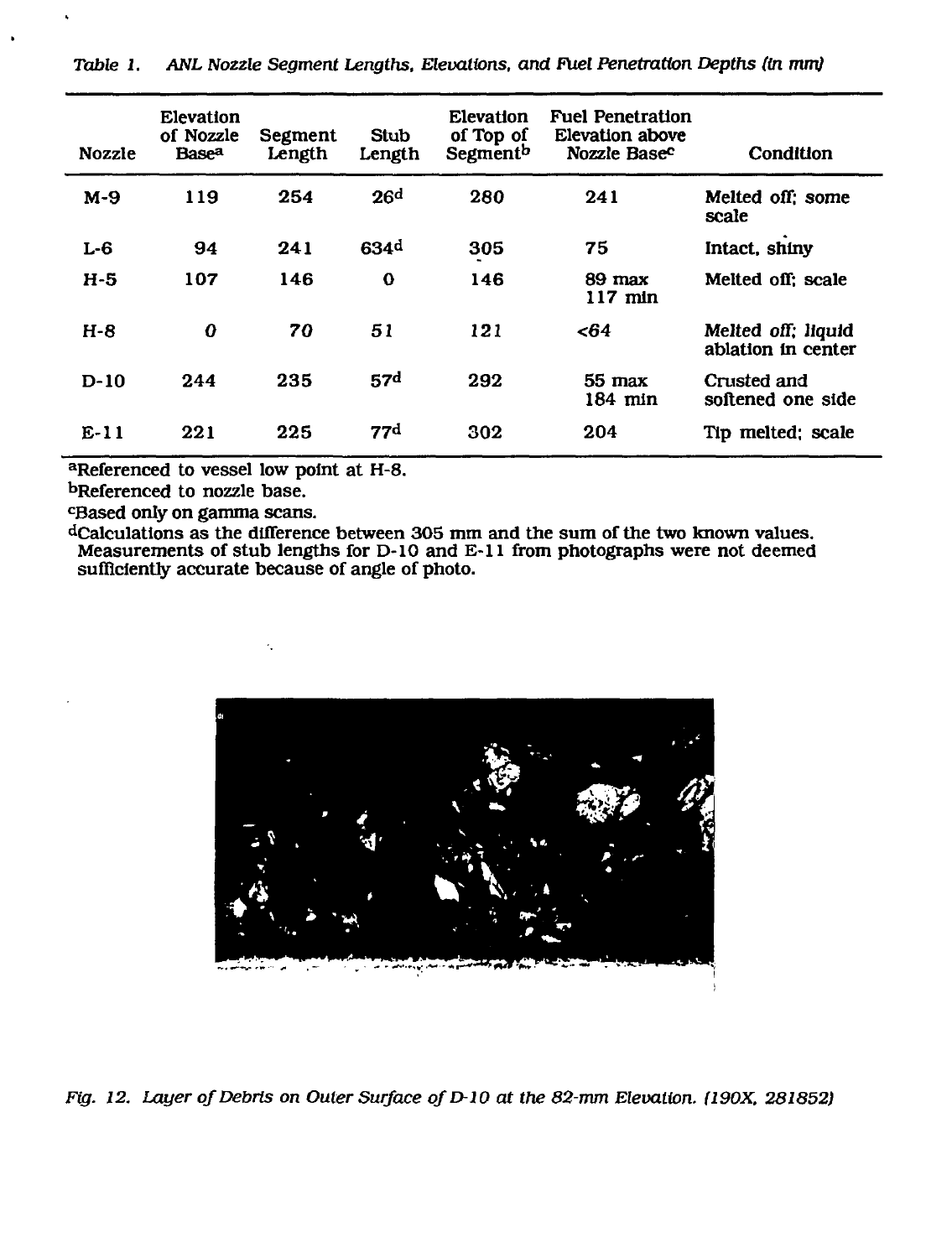



The H-8 nozzle segment received at ANL was only the bottom portion of a longer postaccident segment, the top of which was broken off during the removal operations. The top surface of the bottom portion, shown in Fig. 11, was smooth compared to the melted regions of M-9 and H-5. Upon detailed examination by SEM-EDX. it was found that this surface had reacted extensively with a molten Zr-rich phase that contained ingots of Ag-Cd. These elements would have come from control assembly components that apparently melted early in the accident and deposited on the lower head in advance of the major fuel flow there. Intergranular penetration of Ag-Cd was found in a number of nozzles and into the surface of the vessel cladding.<sup>3</sup>

In contrast to the melted condition of nozzles M-9 and H-5, nozzle L-6 (almost midway between them on the lower head) showed no external damage at all. This indicates that the fuel movement in the lower head was not one unified flow, but rather individual flows from different directions.

Although the surface of nozzle  $L-6$  was clean, the nozzle contained solidified fuel masses down to within 75 mm of its base, the deepest penetration in any nozzle. This deep penetration is attributed to the lack of fuel/nozzle interaction that would have formed a binding Cr oxide. Because both the nozzle and Its overlapping guide tube were undamaged, the source of this fuel is not obvious: it would have been difficult for molten fuel to have come up under the guide tube and down into the nozzle without damaging either unless the fuel was not very hot but still mobile. It could be concluded that the fuel came down directly through the guide tube from somewhere up in the reactor.

Nozzle D-1O was at the periphery of the lower head and appears to have been on the edge of the flow of molten fuel. One side of the *nozzle* was heavily crusted along its entire height, while the other side, in a 180° arc, showed only the more common light surface scale. Upon sectioning, it was found that an unexplained internal pressurization had pushed out the hot, crusted side of the nozzle, making it egg-shaped in cross section. The internal pressure created a crack in the outer surface of the nozzle and also collapsed the inner Inconel 600 tube of the instrument string. The body of the nozzle had undergone intergranular hot tearing, which apparently penetrated to the surface and formed the crack. The nonuniform damage indicates that these events occurred quickly, with no time for heat transfer to the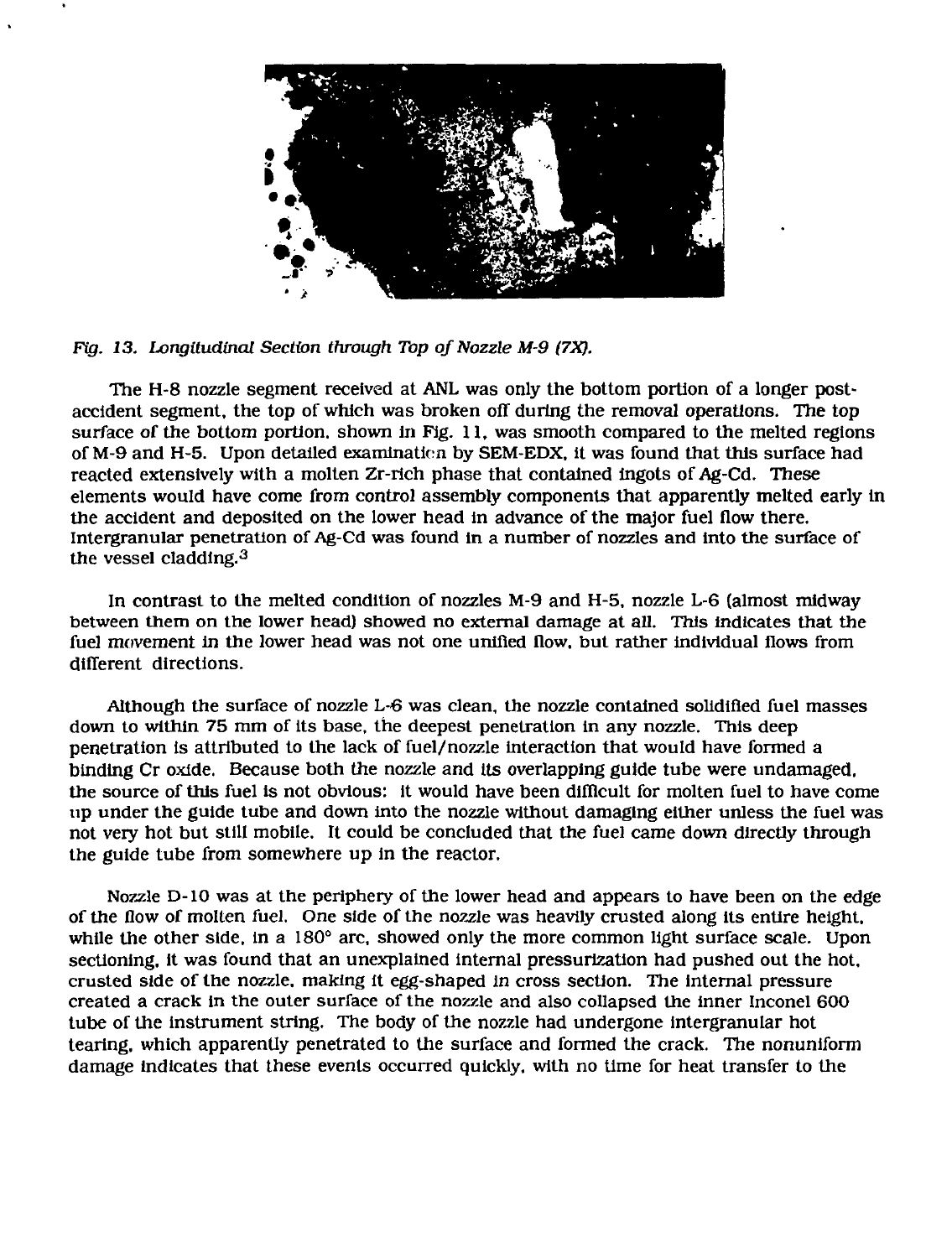rest of the nozzle. This could be expected at the edge of a fuel flow coming to rest against the nozzle.

The last nozzle. E-ll, was damaged only at its tip. below which was a fairly extensive area of the Fe-based scale. Melting was limited to the inner and outer surfaces of the tip, with Indications of rapid melting and solidification. Fuel penetration was relatively deep (compared to that in M-9) apparently because the temperature at the top was too low to form Cr oxide that likely would have limited downward fuel movement. Instead, the material in the tip of the nozzle was in an Fe-based oxide, similar to that of the surface scales.

Two principal points may be concluded from the variable degradation of the instrument tube nozzles. First, considering that most of the nozzles on the lower head were covered with a hard, solidified layer of fuel debris, but that nozzles such as L-6 sustained no outward damage from contacting this debris, it can be concluded much of this debris acted as an insulator and protector of both the nozzles and the lower head. The absence of virtually any indication of degradation In the bottom parts of nozzles (even in those whose tops had melted) indicates that what was likely the first fuel debris to reach the lower head solidified relatively quickly and built up a significantly thick insulating layer. Once this layer had built up, the later material arriving on top of the solidified material melted off the tops of those nozzles that were exposed. The elevations at which these melt-offs occurred provide evidence for the thickness of the initial protective layer at various locations around the lower head. Thus, the fact that the nozzles in the vessel hot-spot area of E-F/7-9 were melted down the most indicates that only an initially thin insulating layer existed there, which apparently was the reason the hot spot formed where it did.

The second point that may be concluded is that the fuel debris movement across the lower head was not one massive, unidirectional flow, but more likely a number of flows from different directions. This derives from the lower head locations where specific nozzles melted off and the elevations at which they melted. The melt-off of M-9, in the eastern side of the lower head at a relatively high elevation, indicates a thick initial layer there with the subsequent hot fuel moving downward toward the reactor center atop this thick crust. Similarly, nozzles H-5 and G-5 were melted off atop a somewhat thinner initial crust, whereas nozzle L-6 did not melt because it was totally covered initially with relatively cold debris. These crust thicknesses are likely indicative of the amount of molten core material that initially solidified on these locations, and indeed these locations correlate with the locations in the elliptical flow distributor through which debris is believed to have come. Debris flowing downward atop initial crusts at M-9 and H-5 would effectively be moving toward the area of short, melted-off nozzles where the vessel hot spot occurred.

**Penetration of Materials into Nozzles.** The penetration of gamma-active materials downward into the nozzles was estimated from the <sup>137</sup>Cs gamma activity profiles; the results are summarized in Table 1. It was assumed that the gamma activity was associated with fission products in fuel, and therefore the results are reported as "fuel penetration." Metallic debris, essentially molten Inconel from the nozzle, was also found in the nozzles, but not tabulated.

Although porous, ceramic-appearing material was seen in the as-cut transverse sections at elevations below the nozzle tops, such as in H-8 and L-6, there seemed to be difficulty in retaining this material during the subsequent sectioning operations to form metallographic mounts. This attests to the friable nature of the material. In most cases, fuel material that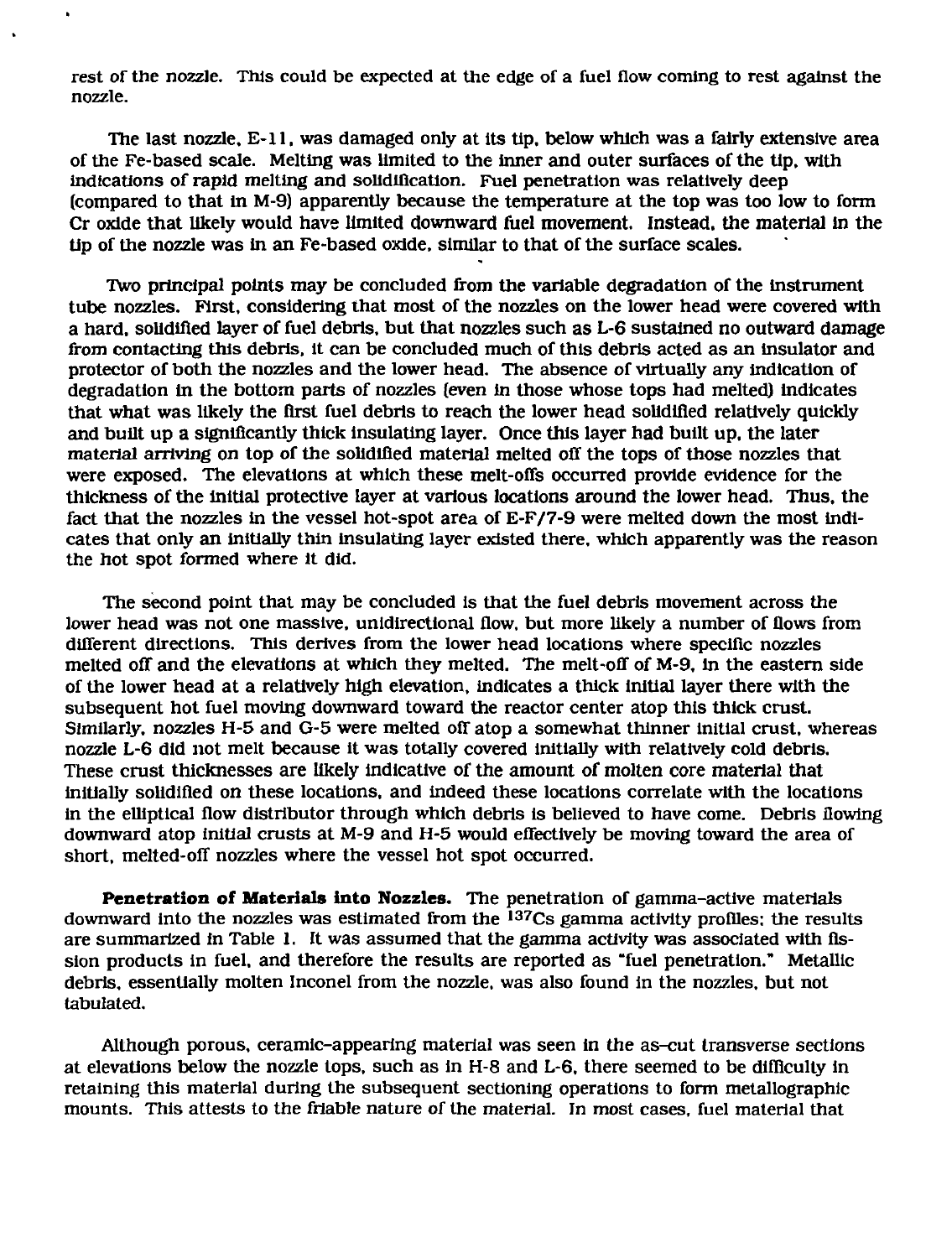was retained at the lower elevations had two features. First, it appeared to be in the early stages of transformation to U-rich and Zr-rich phases, indicating relatively rapid cooling. Second, it contained Fe. Al. and Cr in the grain boundaries, indicating likely fluidity significantly below 2000°C. That would aid the fuel's mobility to the elevation where it finally solidified. 14

In nozzles M-9 and H-5, which melted off, the penetration was shallow; this indicates a quick melting and relatively rapid cooling, notwithstanding the phase transformations in the fuel areas. It is likely that the melting point of Cr oxide dominated the mobility of this material before thermal equilibrium and lower-melting eutectics cou'd form. The phase transformation of the fuel would have occurred below 1990°C while the solidified fuel was trapped in the insulating Cr oxide. In contrast, porous fuel was found at the base of the H-8 nozzle segment, far below where the nozzle apparently had melted, i.e.. In the part of the nozzle not received at ANL. This fuel may have entered the breach where the nozzle had interacted with liquid Zr and at too low a temperature to form Cr oxide.

The fuel in the tops of D-10 and E-11 differed from that in M-9 and H-5 in that it was trapped in an Fe- rather than a Cr-based matrix. This reflects two probabilities. First, the Inconel did not readily give up its Cr to oxidation, probably because the temperature was too low. Second, the source of the fuel and the Fe-based matrix was probably the same as that of the re-based surface scales. That many of the fuel particles were shards and not solidified insitu masses indicates that the fuel flow in this region of the vessel was cooler than the flow that contacted M-9, H-5, and H-8. This is consistent with a scenario that has the fuel flow coming to the vessel hot spot from the east and south and piling up on the far side against D-10 and E-ll. (Note that the surface crust and major heating load was only on one side of D-10.)

Presence of Control Assembly Materials. There is pervasive evidence from the ANL examinations that materials from assemblies containing Ag-In-Cd deposited in some form, probably as solid particulates, on the lower head before the principal fuel flow occurred at 226 minutes. Unfortunately, there is no direct, unequivocal evidence that a control rod debris bed existed on the lower head. Most. If not all, of such a control rod debris bed would have remelted and possibly been consumed when it came in contact with even the initial, cooler fuel that reached the lower head first. Therefore, evidence for such a bed would now be, at best, on a microscopic scale and fortuitously derived.

The evidence that exists Incudes the following: (1) the finding of Ag-Cd nodules and In-Fe-Ni-Zr phases solidified the vessel cladding cracks of boat samples E-6 and G-8; (2) significantly higher than expected Zr and Ag-Cd content on surface of H-8 nozzle; (3) Ag and Ag-Cd penetrating intergranularly into the surface of numerous nozzles, and (4) a layer of 10  $µ$ m, Ag-Cd particles on the surface of  $E-11$ , beneath the fuel debris scale.

The significance of a control material debris bed could be twofold. First, intergranular penetration of the vessel cladding by Ag-Cd may have played a role in the hot tearing of the cladding. And second, control material interaction with the nozzle material was at a low elevation that may have allowed greater penetration of molten fuel into nozzle H-8 than otherwise would have occurred. A third consideration, a potential insulating effect of the debris bed on the thermal impact to the vessel, could not be supported by a heat transfer analysis.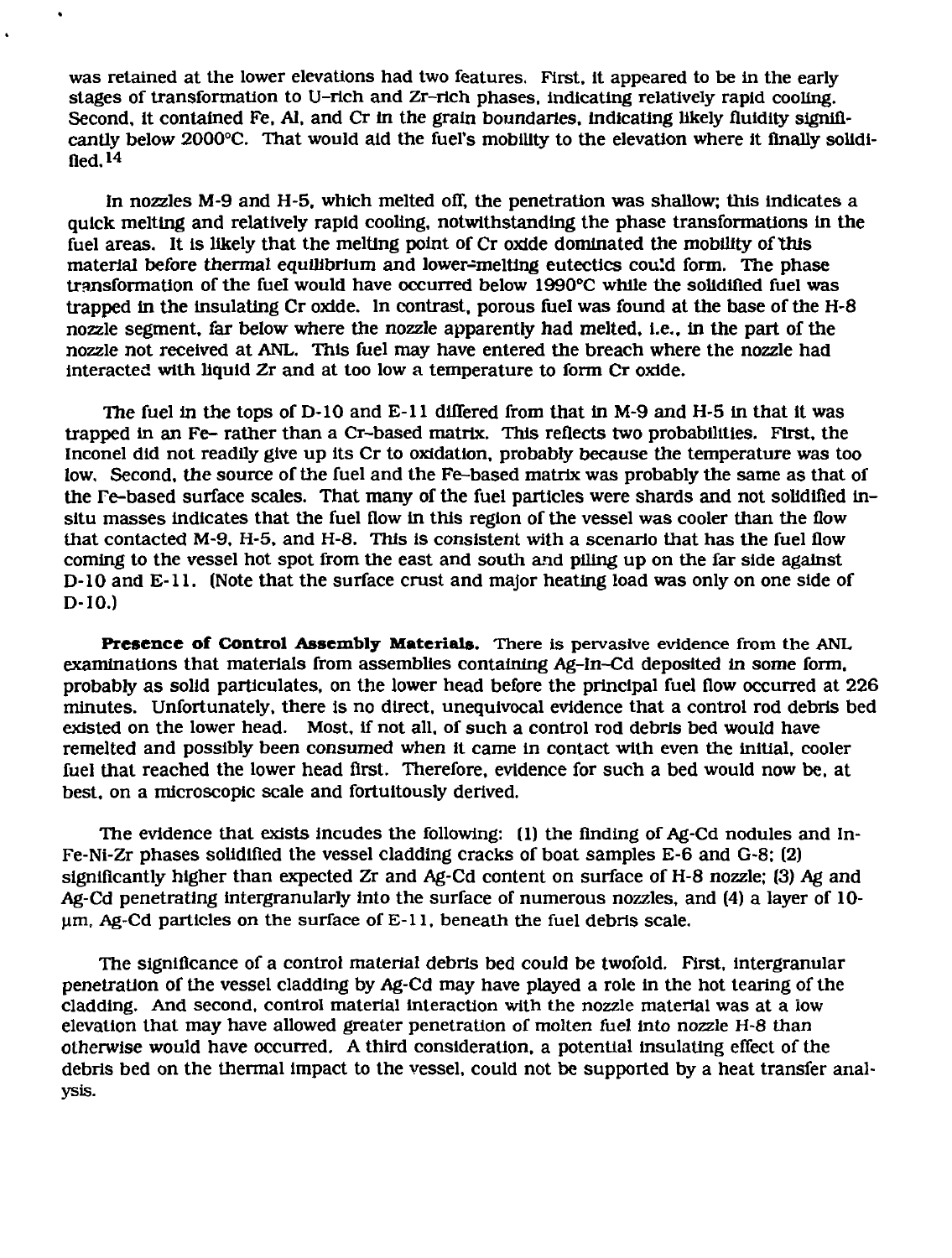## **Mechanical Properties Tests**

Test specimens were cut from the lower head samples in order *to* determine the mechanical properties of this material under the accident conditions. The tests conducted included tensile tests at room temperature and 600-1200°C. stress-rupture tests at 600- 1200°C. and impact tests over the temperature range from -20 to +300°C. The room temperature tensile tests were conducted for the purpose obtaining comparisons with literature data: the minimum temperature of 600°C for the remaining tests reflects the judgment that little or no damage would have occurred to those portions of the lower head for which the maximum temperature did not excee'd this value and that failure was unlikely at these locations. The maximum temperature of 1200°C for these tests lies slightly above the maximum lower head temperature believed to have been attained during the accident.

The tests were conducted on specimens with various prior thermal histories resulting from the accident. Because the number of specimens from the highest-temperature portion of the lower head was limited, it was necessary, in some cases, *to* heat treat low-damage specimens before testing to produce the corresponding microstructure. This heat treatment consisted of heating the specimen to 1000°C, holding it at this temperature for 2 h. and then cooling it to room temperature at  $\approx 10\text{-}50^{\circ}\text{C}$  per min. For specimens to be tested at 1000°C or greater, this prior heat treatment was omitted, because its eifects would be negated by the thermal treatment imposed during testing.

**Tensile Tests.** The tensile tests were conducted in general accordance with ASTM Standards E8 and E8M. using a rectangular-cross-section specimen that also complied with applicable standards of the Deutsches Institut fur Normung (DIN). All elevated-temperature tests were conducted in an Ar or He environment. The strain rate for the elastic portion of the loading was  $\leq 5 \times 10^{-4}$  s<sup>-1</sup>, and the strain rate during plastic loading was 4 x 10<sup>-4</sup> s<sup>-1</sup> ±1 x 10<sup>-4</sup> s<sup>-1</sup>. The reported yield strength values were obtained by the 0.2% offset method, except where discontinuous yielding occurred; in these cases, the observed upper yield strength was reported.

The results of the tensile tests conducted on the lower head base-metal specimens are presented in Fig. 14. These tests were carried out at ANL as well as in Belgium, France, and Spain. Also plotted in Fig. 14 are average values reported by the Japanese National Research Institute for Metals (NRIM) for five other heats of A533, Grade B steel.<sup>15</sup> The NRIM data were obtained at a strain rate of  $5 \times 10^{-5}$  s<sup>-1</sup> up to yield and 1.25 x  $10^{-3}$  s<sup>-1</sup> for the remainder of the test. The NRIM tensile strength data suggest a strain-aging effect between 100 and 300°C, resulting in a local tensile strength minimum at  $\approx 150^{\circ}$ C. Both the tensile and yield strengths of this alloy are strongly temperature dependent: the room-temperature values are reduced by more than a factor of 2 at 600°C and by more than a factor of 10 at 900°C.

The data for specimens taken from lower head samples E-6 and E-8 are plotted separately in Fig. 14, and these data lie significantly above the best-fit curve to the remaining data. It has been determined that both of these samples were heated to maximum temperatures of  $\approx 1000-1100^{\circ}$ C during the accident, followed by a relatively rapidly cooling.<sup>2</sup> The resulting hardening has produced significant increases in strength at both room temperature and 600°C.

**Stress-Rupture Tests.** The stress-rupture tests used the same specimen design as the tensile tests, and testing was carried out in general accordance with ASTM Standard El39.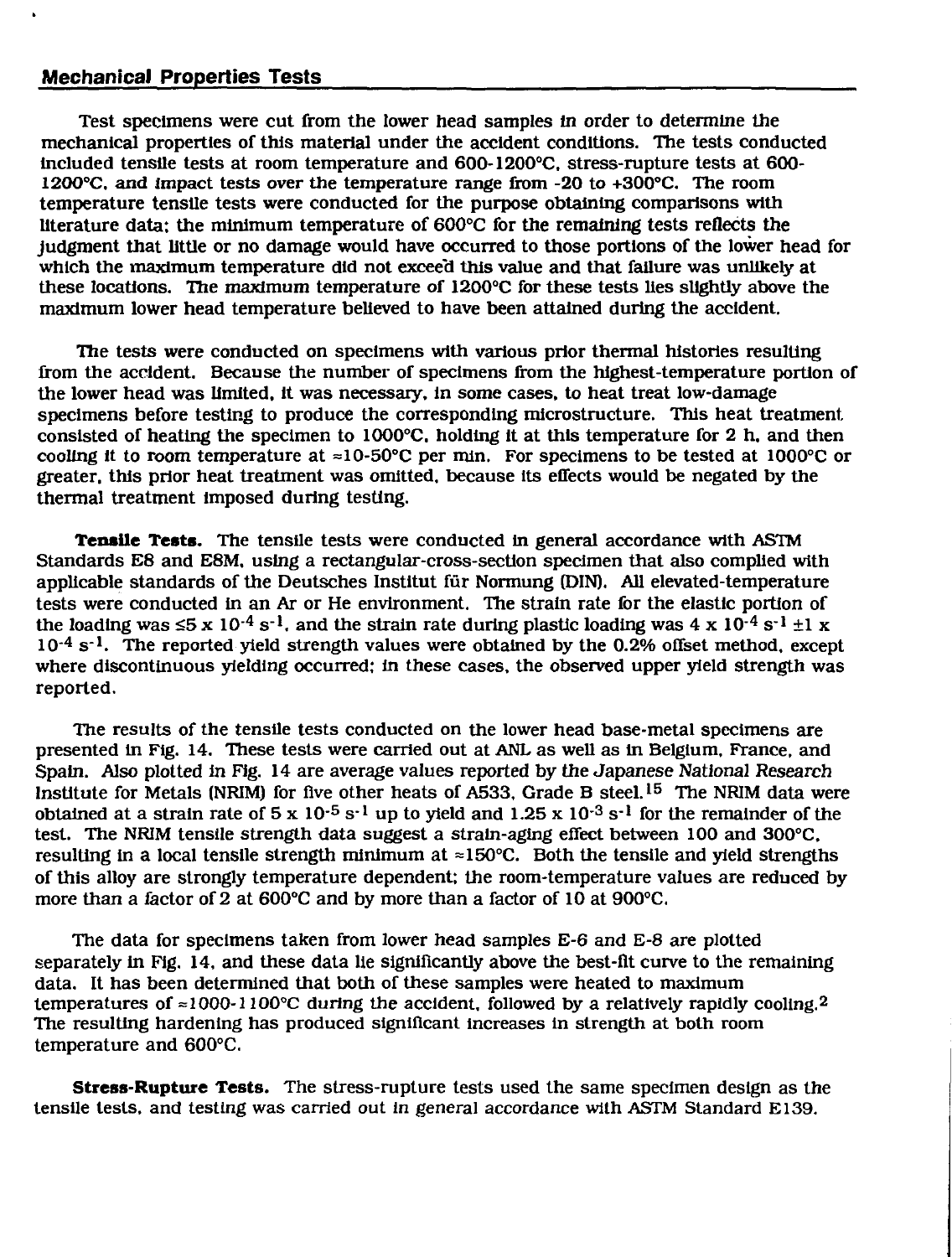

*Fig. 14. Tensile and yield strengths of TMI-2 lower head material*

These tests were carried out at ANL and in Belgium, France, and Spain, and the resulting stress-vs.-time-to-failure data are plotted in Fig. 15. The tests were conducted in an Ar or He environment except those conducted by the SCK/CEN In Belgium. All but one of the Belgian tests was conducted In vacuum; a single test at 800°C and 30 MPa was conducted In an Ar environment.

Materials with slightly different thermal histories were tested at both 600 and 700°C. At 600°C. tests were conducted on specimens from Sample K-13, for which the maximum temperature during the accident did not exceed 727°C, as well as on specimens from Sample F-5. for which the maximum temperature was apparently somewhat >727°C over a portion of the sample. No significant difference in time to failure is observed in Fig. 15. This lack of an effect may be attributed to the fact that the maximum temperature probably did not significantly exceed the transformation temperature of 727°C In F-5, particularly in the bottom half of the sample from which the creep test specimens were taken. Similarly at 700°C, specimens from Sample M-11. for which the maximum temperature may have approached or slightly exceeded 727°C, show no difference In behavior when compared with specimens from Sample H-8, for which the maximum temperature remained below 727°C.

Two time-temperature correlations were explored in an attempt to fit the base-metal creep data. The first of these was the Larson-Miller parameter L<sup>16</sup>

$$
L = T[C + log_{10} (t_i)],
$$

where T is temperature in Kelvin,  $t_f$  is time to failure in hours, and C is a fitting constant. A least squares analysis determined that the optimum value of C for the present data base was 12.5. and stress s was related to the Larson-Miller parameter by the relation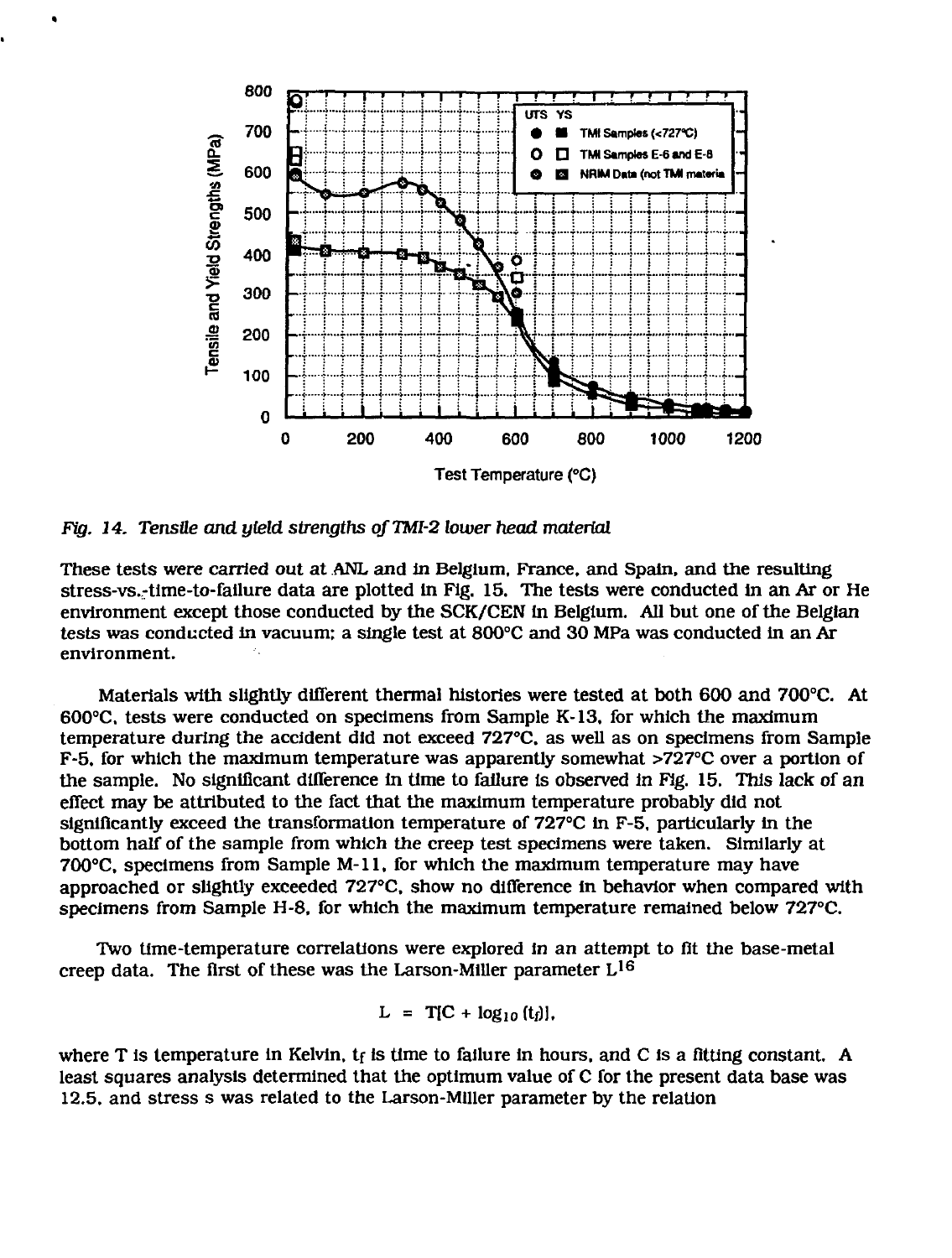

*Fig. 15. Stress-rupture data with Manson-Haferd best fit*

$$
log_{10}(s) = 4.3406 - 0.00018767 \cdot L, \qquad (1)
$$

where the applied stress s Is In MPa.

The ability of the Manson-Haferd time-temperature correlation<sup>17</sup> to the data was also evaluated. The Manson-Haferd parameter M has the form

$$
M = \frac{\log_{10}(t_{f}) - t_{a}}{T - T_{a}}.
$$

where  $t_f$  is time to failure in h, T is test temperature in Kelvin, and  $t_a$  and  $T_a$  are fitting constants. A least squares analysis was again carried out, and the optimum values for  $t_a$  and  $T_a$ were found to be 7.57 and 520 respectively. Log(s) was found to vary with the Manson-Haferd parameter M according to the relationship

$$
log_{10}(s) = -0.80467 - 261.41 \cdot M - 5291.25 \cdot M^{2}.
$$
 (2)

A comparison of the resulting best fit curves with the actual s vs. tf data in Fig. 15 shows a reasonably good fit to the data. However, systematic departures from the actual data are noted in the 700-900°C region. This problem may be associated, in part, with the ferrite-toaustenite phase transformation that occurs over the temperature regime from 727 to  $\approx 850^{\circ}$ C.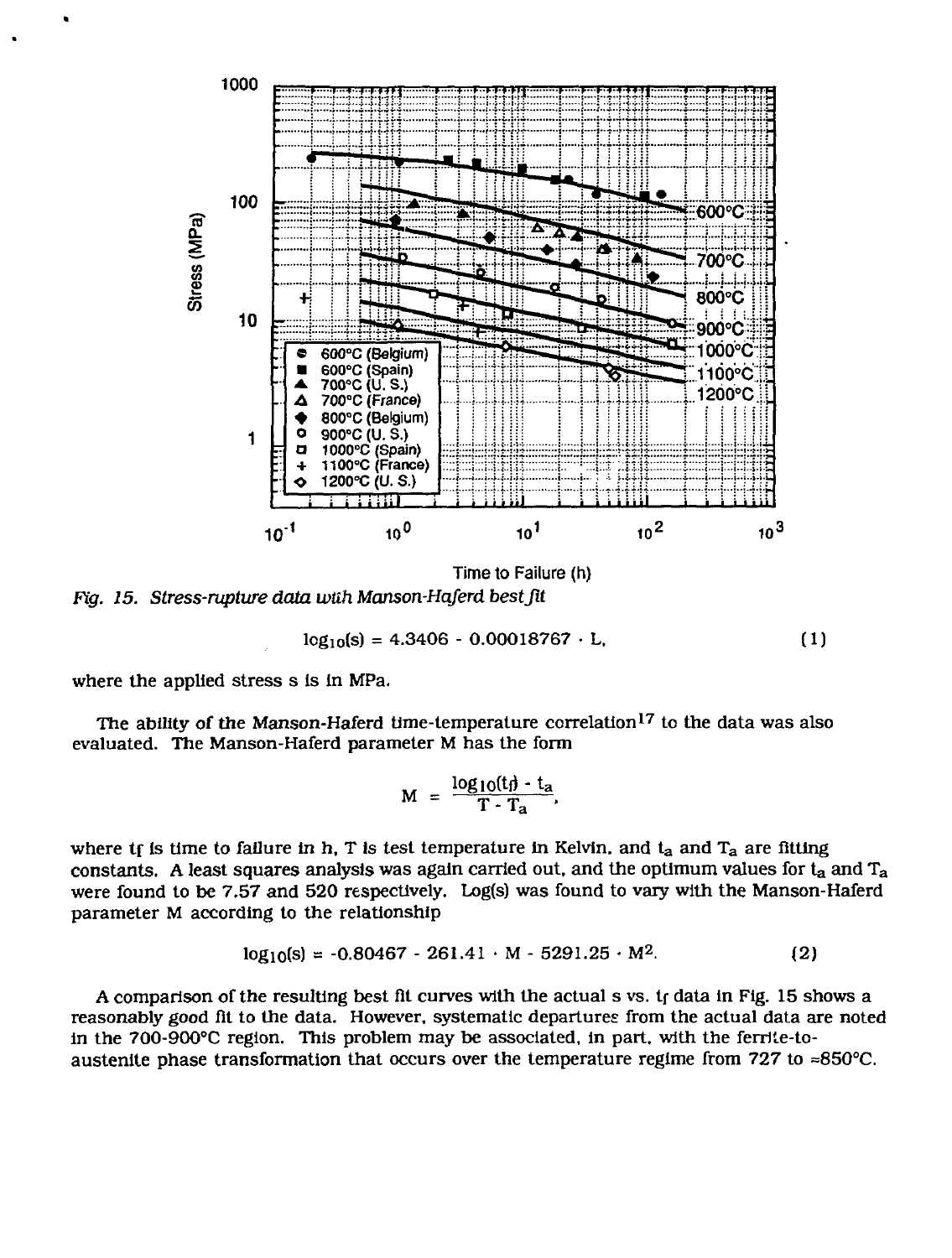

*Fig. 16. Absorbed impact energy vs. test temperature*

**Impact Tests.** The impact tests on the lower-head material were conducted in Italy<sup>8</sup> using the procedure and conventional Charpy V-notch test specimen described in ASTM E23, and the data are summarized in Fig. 16. The three groups of test specimens for which the maximum temperature.did not exceed 727°C show similar behavior, with an upper shelf energy of  $\approx$ 170 J and a transition temperature of the order of 20 $^{\circ}$ C. However, the data from specimens of Sample F-10, for which the maximum temperature was as high as  $\approx 1050^{\circ}$ C, stand in marked contrast. The F-10 material shows a significantly higher ductile-to-brittle transition temperature of  $\approx 70^{\circ}$ C, as well as a lower upper-shelf energy of  $\approx 120$  J. These differences reflect the reduced ductility and impact resistance that is produced in this material by the high temperatures and relatively rapid cooling associated with the accident.

## **Summary and Conclusions**

Microstructural characterizations and mechanical properties tests have been conducted by INEL, ANL and the OECD partner laboratories on material from 15 locations in the lower head of the pressure vessel of the TMI-2 nuclear reactor. Instrument nozzles and guide tubes from the lower head were also examined. The microstructural characterizations were conducted by conventional optical metallography, hardness measurements, scanning electron microscopy (SEM) on etched specimens and surface replicas, and analytical transmission electron microscopy on thin foils and carbon extraction replicas. The mechanical tests consisted of tensile tests at room temperature, tensile and creep tests at 600-1200°C, and Charpy impact tests at -20-300°C. The specimens tested were taken from locations where the maximum temperature had not exceeded 727°C during the accident and from locations where the maximum temperature had been as high as 1100°C. The results of these investigations lead to the following conclusions: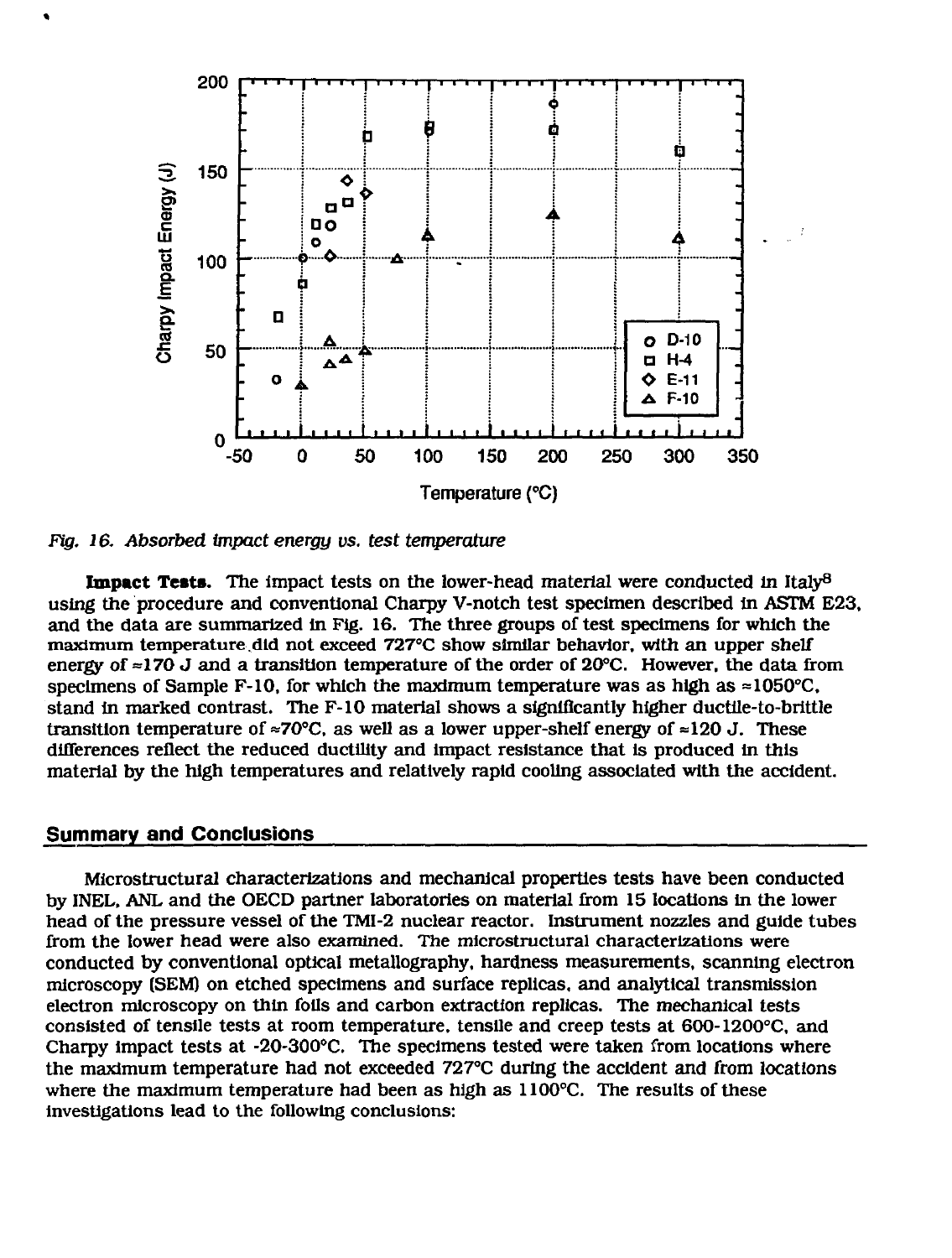- 1. An elliptical shaped hot spot approximately  $1 \times 0.7$  m on the inside surface of the lower pressure vessel head was heated to temperatures from =800 to 1100'C for approximately 30 minutes due to the relocated fuel debris.
- 2. The remainder of the lower head remained below *727'C.* but some areas may have been close to this temperature.
- 3. The temperature gradient through the thickness of the vessel wall was of the order of 2 to 4'C/mm.
- 4. The thermal excursion of the lower head was "quenched." I.e., cooled at a rate of the order of 10-100\*C/mlnute.
- 5. The results of tensile tests conducted on base-metal specimens for which the maximum temperature during the accident  $(T_{\text{max}})$  did not exceed 727°C agree well with literature data for A533B steel and show a dramatic drop In strength at temperatures above 600°C.
- 6. Tensile specimens from samples for which  $T_{\text{max}}$  exceeded 727°C showed significantly higher strengths at room temperature and 600°C when compared to specimens for which the temperature did not exceed 727°C.
- 7. Creep tests at 600 and 700°C indicated no significant difference In behavior between base-metal specimens for which  $T_{\text{max}}$  was of the order of 727°C and those for which it was well below this value.
- 8. The stress-rupture data obtained from base-metal specimens could be more accurately fit with a Manson-Haferd time-temperature parameter than a Larson-Miller parameter.
- 9. Charpy V-notch impact tests conducted on lower head base-metal material noted a substantial difference between specimens from Sample F-10, for which Tmax was as high as  $\approx$ 1050°C, as compared with specimens from samples for which Tmax was <727°C. The F-10 material shewed a significantly higher ductile-to-brittle transition temperature as well as a lower upper-shelf energy value.
- 10. Cracks through the stainless steel cladding of Samples E-6 and G-8 appear to have been hot tearing phenomena, probably assisted by Inlerdendritic penetration of liquid Ag-Cd.
- 11. Materials in the cladding cracks suggest the presence of control-assembly debris on the lower head before the massive flow of fuel arrived.
- 12. The nature of the degradation of nozzles M-9. H-5, and H-8 indicate that their melt-off was by liquid fuel approaching the nozzles at elevations of  $\approx$ 140 to 270 mm above the lower head. Surface scale on the nozzles below the melt-offs suggests that the liquid was atop a crust of solidified and partially solidified debris that had been cooled below its solidus by contact with the lower head.
- 13. The flow of very hot material on the lower head followed multiple paths. The damage to nozzles M-9. H-5. and H-8 suggests that flows occurred from the east and south, but apparently did not affect nozzle L-6 because It had already been covered by cooler material that had reached the lower head first. The pattern of nozzle degradation and the assumed fuel-flow directions are consistent with a vessel hot spot at E-F/7-8 where there was apparently only a thin protective crust.
- 14. The presence of significant quantities of Zr and Ag-Cd on the vessel to interact with the nozzles is attributed to the prior deposition at that location of control assembly material.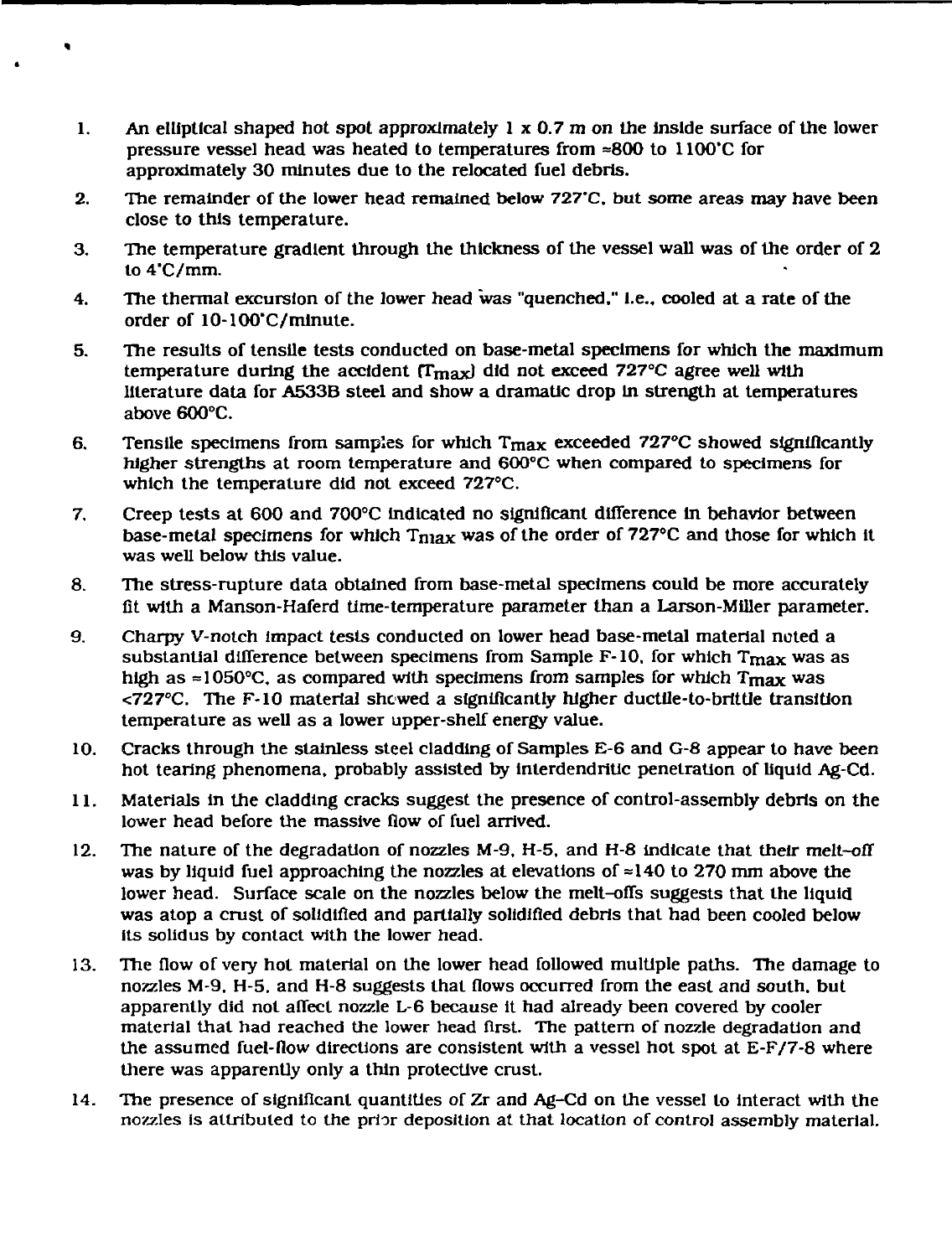The depth or nature of such a debris bed could not be confirmed, but the depth Is estimated to have been at least 120 mm at the H-8 location.

15. Fuel debris penetration downward into the nozzles was influenced by the temperature of the fuel at the time of entry: by the composition, and hence the fluidity, of the fuel; by the temperature of the nozzle and its ability to solidify the debris; and the degree of interaction between the fuel and the molten nozzle In entrapping the fuel in Cr oxide.

#### **Acknowledgment**

The authors gratefully acknowledge the support and direction provided for this work by C. Z. Serpan, E. Hackett. A. Rubin, and M. Mayfleld of the NRC. The financial support and significant technical contributions made by the OECD partner laboratories participating in the TMI-2 Vessel Investigation Project Metallurgical Program are also gratefully acknowledged. The following persons at ANL contributed to the completion of this work: T. L. Shearer, D. O. Pushls, F. M. Basso. S. L. Phillips. J. A. ZIc. W. Kettman. F. Pausche. J. E. Sanecki. A. G. Hlns. W. F. Burke, and W. A. Moll. INEL contributors include G. L. Fletcher and D. V. Miley.

## **References**

- 1. J. R. Wolf. J. L. Rempe. L. A. Stickler. D. W. Akers. G. E. Korth. L. A. Neimark, and D. R. Diercks. *OECD-NEA-TMI-2 Vessel Investigation Project Integration Report,* Idaho National Engineering Laboratory, TMI V(93) EG 10, October 1993.
- 2. G. E. Korth. *Metallographic and Hardness Examinations of TMI-2 Pressure Vessel Samples,* TMI V(92) EG01. Idaho National Engineering Laboratory. January 1992.
- 3. D. R Diercks and L. A. Neimark, *Results of Mechanical Tests and Supplementary Metallographic Examinations of the TMI-2 Lower Head Samples,* Argonne National Laboratory. TMI V(93) AL02. June 1993.
- 4. W. Vandermeulen and W. Hendrix, *Examination Report of the Samples of the TMI-2 RPV Received by SCK/CEN (Belgium),* SCK/CEN. Mol. March 1992.
- 5. Reijo Pelli. *Metallographic Examination of TMI-2 RPV Lower Head Sample E-8 and the Archive Material, of Midland Reactor,* TMI V(92) SF01, VTT Technical Research Centre of Finland. Espoo. April 1992.
- 6. F. Le Naour. *CEA Contribution to the TMI-2 Vessel Material Investigation Project,* N.T. SRMA 92-1956, Centre d'Etudes de Saclay. May 1992.
- 7. H. Ruoff, K.-H. Katerbau, and D. Sturm. *Metallographic Examination of TMI-2 Lower Pressure* Vessel *Head Samples,* TMI V(91) D001, Staatliche Materialprufungsanstalt. Stuttgart, September 1991.
- 8. P. P. Milella and F. Blgagli, *Charpy V Testing of Specimens of the TMI-2 Vessel Lower Head,* TMI V(92) 101, ENEA, Rome. May 1992.
- 9. L. Pedrero and P. Veron. *Metallographic Investigation of TMI-2 Lower Pressure Vessel Head* Samples. TMI V(92) E002. Equipos Nucleares S. A., Maliaño. April 1992.
- 10. A. Ballesteros, *TMI-2 Vessel Investigation Project Creep Tests,* TMI V(92) E004. TECNATOM. Madrid, February 1992.